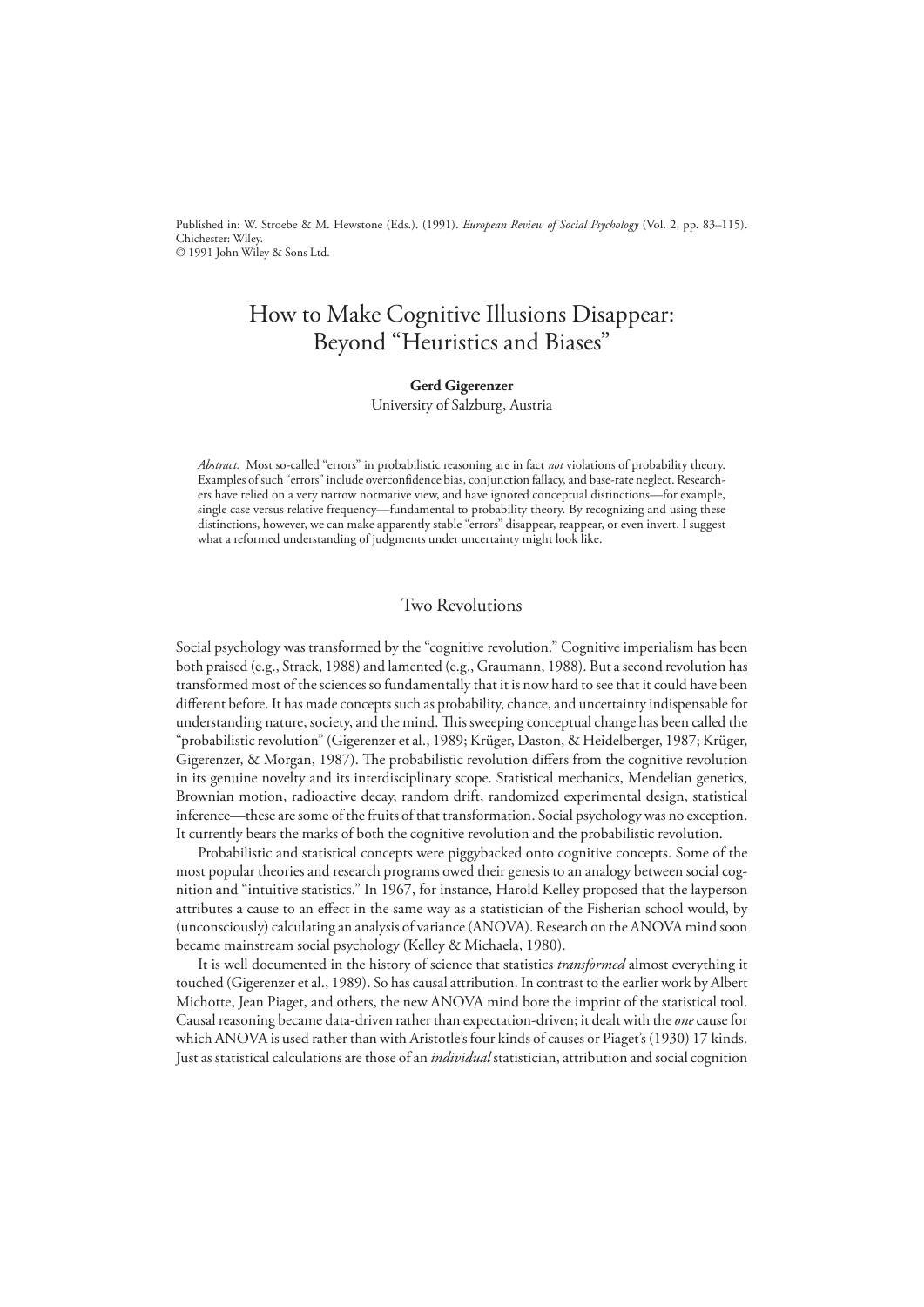were investigated as the calculations of individual minds, confirming the individualism in social psychology (Gigerenzer, 1991; Newcombe & Rutter, 1982).

More recently, Bayesian statistics, rather than Fisherian statistics, has been used as a yardstick to evaluate social cognition, and as measured by this new yardstick, many subjects' judgments seemed to be flawed by fallacies and errors in statistical reasoning. "Hot" motivational terms were replaced by the "cold" cognitive language of intuitive statistics. Self-serving perceptions and attributions, ethnocentric beliefs, and many types of human conflict were analyzed as passionless information-processing errors, due to basic shortcomings in intuitive statistical reasoning (e.g., Borgida & Brekke, 1981; Nisbett & Ross, 1980; Sherman, Judd, & Park, 1989). Social cognitive psychologists started to study (what they believed to be) errors in probabilistic reasoning, such as the base-rate fallacy, the conjunction fallacy, and overconfidence bias, and adopted the explanatory language of Kahneman and Tversky's "heuristics," such as representativeness and availability. Some, such as Strack (1988), even pointed to Kahneman and Tversky's heuristics as primary evidence of the end of the "crisis" of social psychology (e.g., Gergen, 1973) and of new, rising confidence and decisive progress in the field.

### Heuristics and Biases

The "heuristics and biases" program of Kahneman, Tversky, and others (e.g., Kahneman, Slovic, & Tversky, 1982; Tversky & Kahneman, 1974, 1983) has generated two main results concerning judgment under uncertainty: (1) a list of so-called biases, fallacies, or errors in probabilistic reasoning, such as the base-rate fallacy and the conjunction fallacy, and (2) explanations of these biases in terms of cognitive heuristics such as representativeness.

Kahneman and Tversky (1973) describe the gist of their view as follows: "In making predictions and judgments under uncertainty, people do not appear to follow the calculus of chance or the statistical theory of prediction. Instead, they rely on a limited number of heuristics which sometimes yield reasonable judgments and sometimes lead to severe and systematic errors." (p. 237) They see the study of systematic errors in probabilistic reasoning, also called "cognitive illusions," as similar to that of visual illusions. "The presence of an error of judgment is demonstrated by comparing people's responses either with an established fact (e.g., that the two lines are equal in length) or with an accepted rule of arithmetic, logic, or statistics." (Kahneman & Tversky, 1982, p. 493) Their distinction between "correct" and "erroneous" judgments under uncertainty has been echoed by many social psychologists: "We follow conventional practice by using the term 'normative' to describe the use of a rule when there is a consensus among formal scientists that the rule is appropriate for the particular problem." (Nisbett & Ross, 1980, p. 13)

Social psychology is not the only area where the "heuristics and biases" program has made strong inroads. Experimental demonstrations of "fallacious" judgments have entered law (e.g., Saks & Kidd, 1980), economics (e.g., Frey, 1990), management science (e.g., Bazerman, 1990), medical diagnosis (e.g., Casscells, Schoenberger, & Grayboys, 1978), behavioral auditing (see Shanteau, 1989), and many other fields. There is no doubt that understanding judgment under uncertainty is essential in all these fields. It is the achievement of the "heuristics and biases" program to have finally established this insight as a central topic of psychology. Earlier pioneers who studied intuitive statistics (Hofstätter, 1939; Peirce & Jastrow, 1884; Wendt, 1966) had little impact. Even Ward Edwards and his colleagues (e.g., Edwards, 1968), who started the research from which Kahneman and Tversky's "heuristics and biases" program emerged, had no comparable influence on cognitive and social psychology.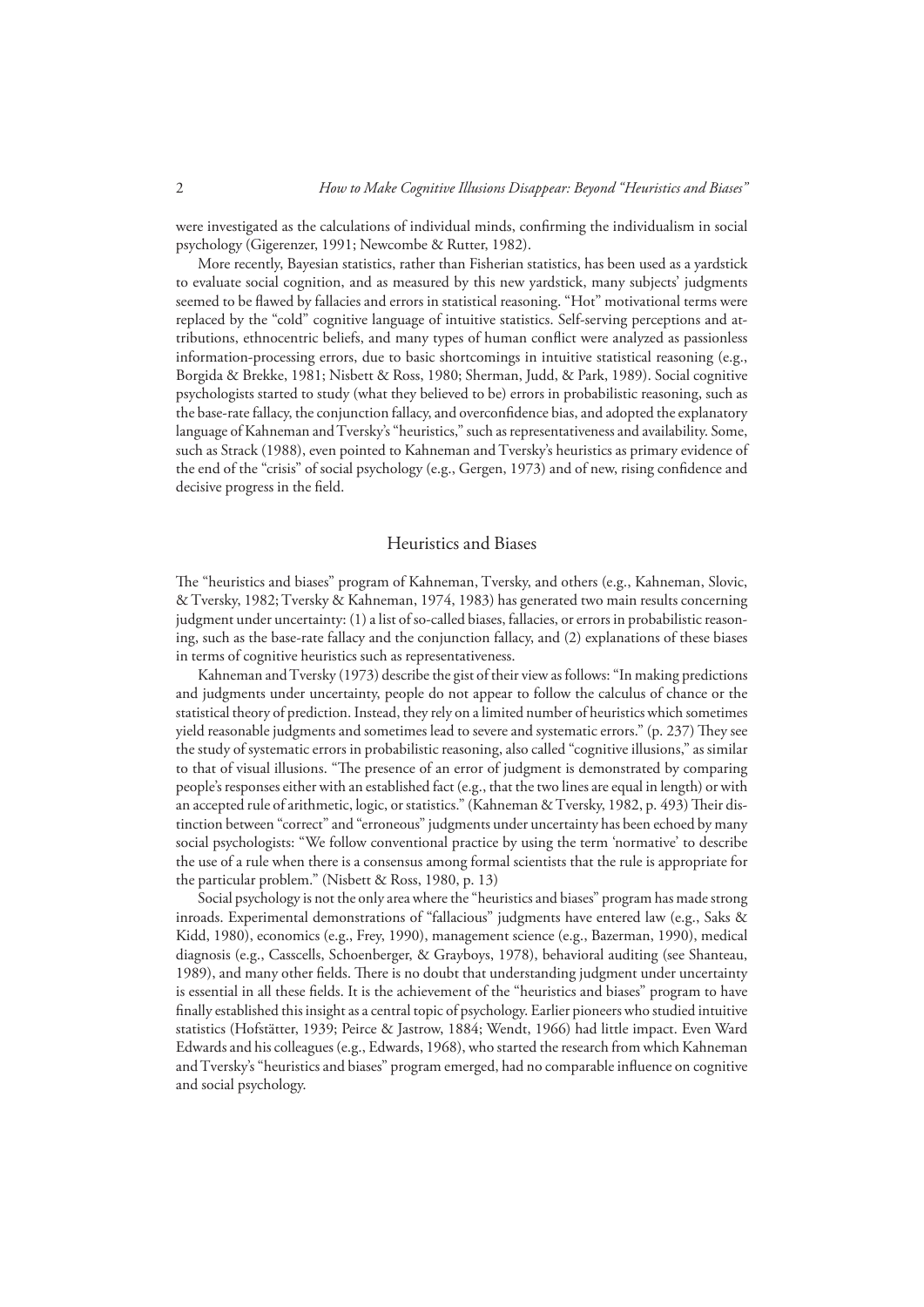Despite its influence, I will argue that the "heuristics and biases" program is merely an important transitional stage, which must be transformed if long-term progress is to be made. I will review some serious shortcomings of that research program and show how they can be overcome.

In this chapter I shall do three things. First, I will discuss the validity of the normative yardstick that is used to define people's judgments as systematic errors in probabilistic reasoning. I will argue that most so-called errors or cognitive illusions are, contrary to the assertions in the literature, in fact *not* violations of probability theory. In their normative claims, Tversky and Kahneman, and social psychologists following in their footsteps, have neglected conceptual distinctions that are fundamental to probability and statistics. Secondly, I will show that if we pay attention to these conceptual distinctions, we can make apparently stable "cognitive illusions" disappear, reappear, or even invert. Thirdly, the interesting fact that intuitive reasoning is highly sensitive to conceptual distinctions made by statisticians (but ignored by many psychologists) leads to a revised understanding of judgment under uncertainty.

### Why Biases are not Biases

In the "heuristics and biases" program, a bias or error in probabilistic reasoning is defined as a systematic discrepancy between a person's judgment and a norm. What is that norm? It is often referred to as "the normative theory of prediction" (Kahneman & Tversky, 1973, p. 243), as the "normative principles of statistical prediction" (Ajzen, 1977, p. 304), or simply as an "accepted rule" of statistics. Many have understood this rhetoric to imply that there exists precisely one "correct" answer to the cab problem, engineer-lawyer problem, Linda problem, and other problems posed to subjects—an answer sanctioned by the authority of the eminent mathematicians, probabilists, and statisticians of this century. The claim that all these problems have *one* correct answer is crucial. If they did *not* have one and only one answer, it would make little sense first to identify "errors" and "cognitive illusions" and then to use these cognitive illusions to understand the principles of inductive reasoning, in the way that visual illusions are used to understand the principles of normal perception. This two-step program, identifying errors and explaining them, in analogy to perceptual research, is the basic idea behind the heuristics and biases program (Kahneman & Tversky, 1982, p. 493).

But what does the "heuristics and biases" investigation of judgment under uncertainty have to do with probability and statistics? The short answer to this question is: all too little. The probabilistic rules against which cognitive and social psychologists have measured the proficiency of their subjects are in fact a highly (and, I shall argue, often misleadingly) selected sample of those routinely used, consulted, and discussed by working probabilists and statisticians. When claiming "errors" and "fallacies," cognitive and social psychologists have largely ignored conceptual and technical distinctions *fundamental* to probability and statistics.

What is called in the heuristics and biases literature the "normative theory of probability" or the like is in fact a very narrow kind of neo-Bayesian view that is shared by some theoretical economists and cognitive psychologists, and to a lesser degree by practitioners in business, law, and artificial intelligence. It is *not* shared by proponents of the frequentist view of probability that dominates today's statistics departments, nor by proponents of many other views; it is not even shared by all Bayesians, as I shall show shortly. By this narrow standard of "correct" probabilistic reasoning, the most distinguished probabilists and statisticians of our century—figures of the stature of Richard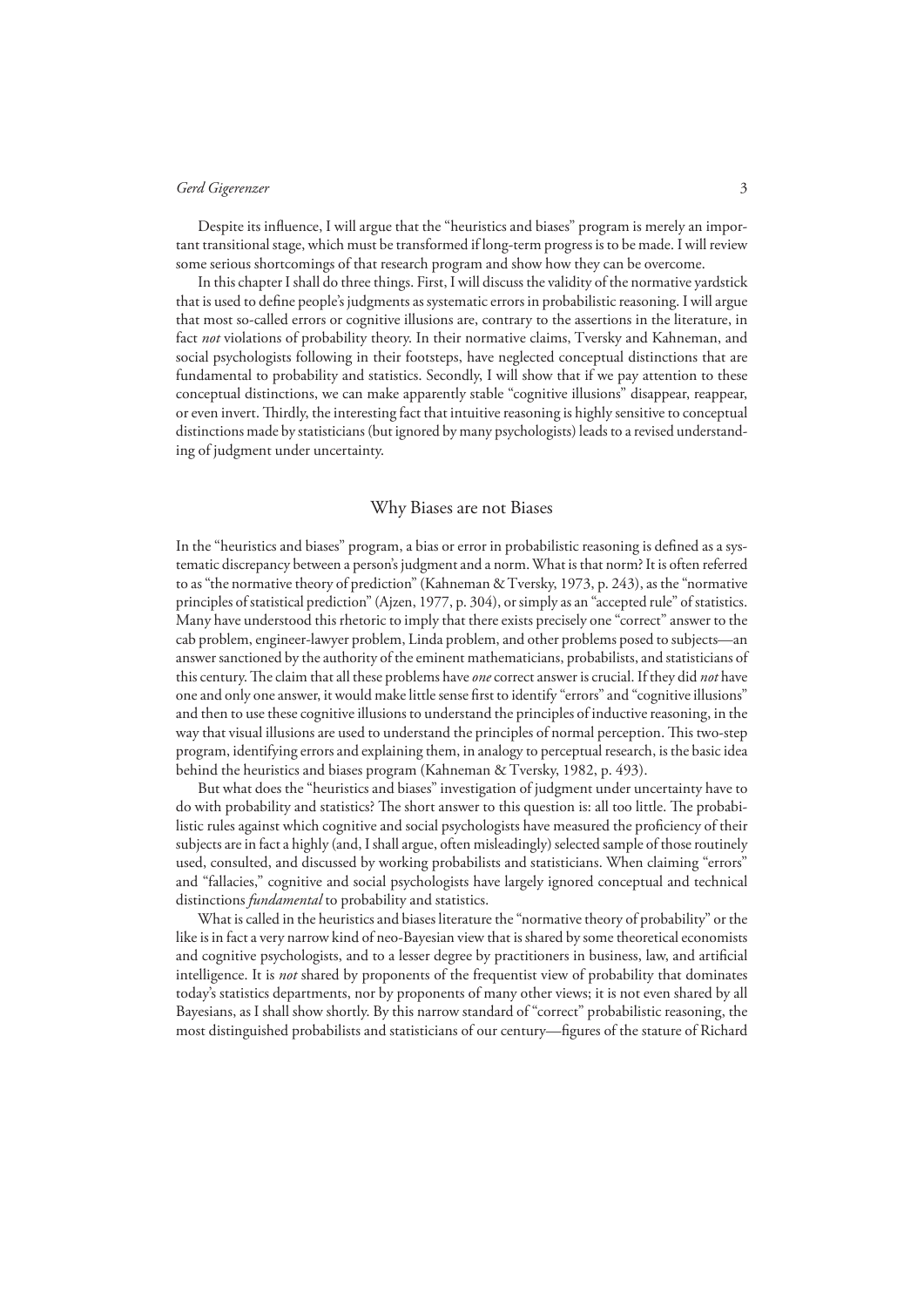von Mises and Jerzy Neyman—would be guilty of "biases" in probabilistic reasoning.<sup>1</sup> Let me illustrate this point with some of the best-known demonstrations of "fallacies."

# *Overconfi dence Bias*

Confidence in general knowledge is typically studied with questions of the following kind:

Which city has more inhabitants? (a) Hyderabad, (b) Islamabad How confident are you that your answer is correct? 50% 60% 70% 80% 90% 100%

The subject chooses what he or she believes is the correct answer and then rates his or her confidence that the answer is correct. After many subjects answer many questions, the experimenter counts how many answers in each of the confidence categories were actually correct. The typical finding is that in all the cases where subjects said, "I am 100% confident that my answer is correct," the relative frequency of correct answers was only about 80%; in all the cases where subjects said, "I am 90% confident that my answer is correct," the relative frequency of correct answers was only about 75%, and so on (for an overview, see Lichtenstein, Fischhoff, & Phillips, 1982). This systematic discrepancy between confidence and relative frequency is termed "overconfidence."

Little has been achieved in explaining this "bias." A common proposal is to explain "biases" by other, deeper mental flaws. For instance, Koriat, Lichtenstein, and Fischhoff (1980) proposed that the overconfidence bias is caused by a "confirmation bias." Their explanation was this. After one alternative is chosen, the mind searches for further information that *confirms* the answer given, but not for information that could falsify it. This selective information search artificially increases confidence. The key idea in this explanation is that the mind is not a Popperian. Despite the popularity of the confirmation bias explanation in social psychology, there is little or no support for this hypothesis in the case of confidence judgments (see Gigerenzer, Hoffrage, & Kleinbölting, in press).

As with many "cognitive illusions," overconfidence bias seems to be a robust fact waiting for a theory. This "fact" was quickly generalized to account for deadly accidents in industry (Spettell & Liebert, 1986), confidence in clinical diagnosis (Arkes, 1981), and shortcomings in management and negotiation (Bazerman, 1990) and in the legal process (Saks & Kidd, 1980), among others.

<sup>1</sup> Despite the widespread rhetoric of a single "normative theory of prediction," it should be kept in mind that the problem of inductive reasoning still has no universal solution (the "scandal of philosophy"), but many competing ones. The controversies between the Fisherians, the Neyman-Pearsonians, and the Bayesians are evidence of this unresolved rivalry. For the reader who is not familiar with the fundamental issues, two basic themes may help introduce the debate (for more, see Hacking, 1965). The first issue relevant for our topic is whether probability is *additive* (i.e., satisfies the Kolmogorov axioms, e.g., that the probabilities of all possible events sum up to 1) or not. The above-mentioned points of view (including that of the heuristics and biases program) subscribe to additivity, whereas L. J. Cohen's (e.g., 1982) Baconian probabilities are non-additive (for more on non-additive theories see Shafer, 1976). In my opinion, Cohen correctly criticizes the normative claims in the heuristics and biases program insofar as not all uses of "probability" that refer to single events must be additive—but this does not imply that Baconian probability is the only alternative, nor that one should assume, as Cohen did, that all minds reason rationally (or at least are competent to do so) in all situations. I do not deal with this issue in this chapter (but see Gigerenzer, in press). The second fundamental issue is whether probability theory is about *relative frequencies in the long run* or (also), about *single events.* For instance, the question "What is the relative frequency of women over 60 that have breast cancer?" refers to frequencies, whereas "What is the probability that Ms Young has breast cancer?" refers to a single event. Bayesians usually assume that (additive) probability theory is about single events, whereas frequentists hold that statements about single cases have nothing to do with probability theory (they may be dealt with by cognitive psychology, but not by probability theory).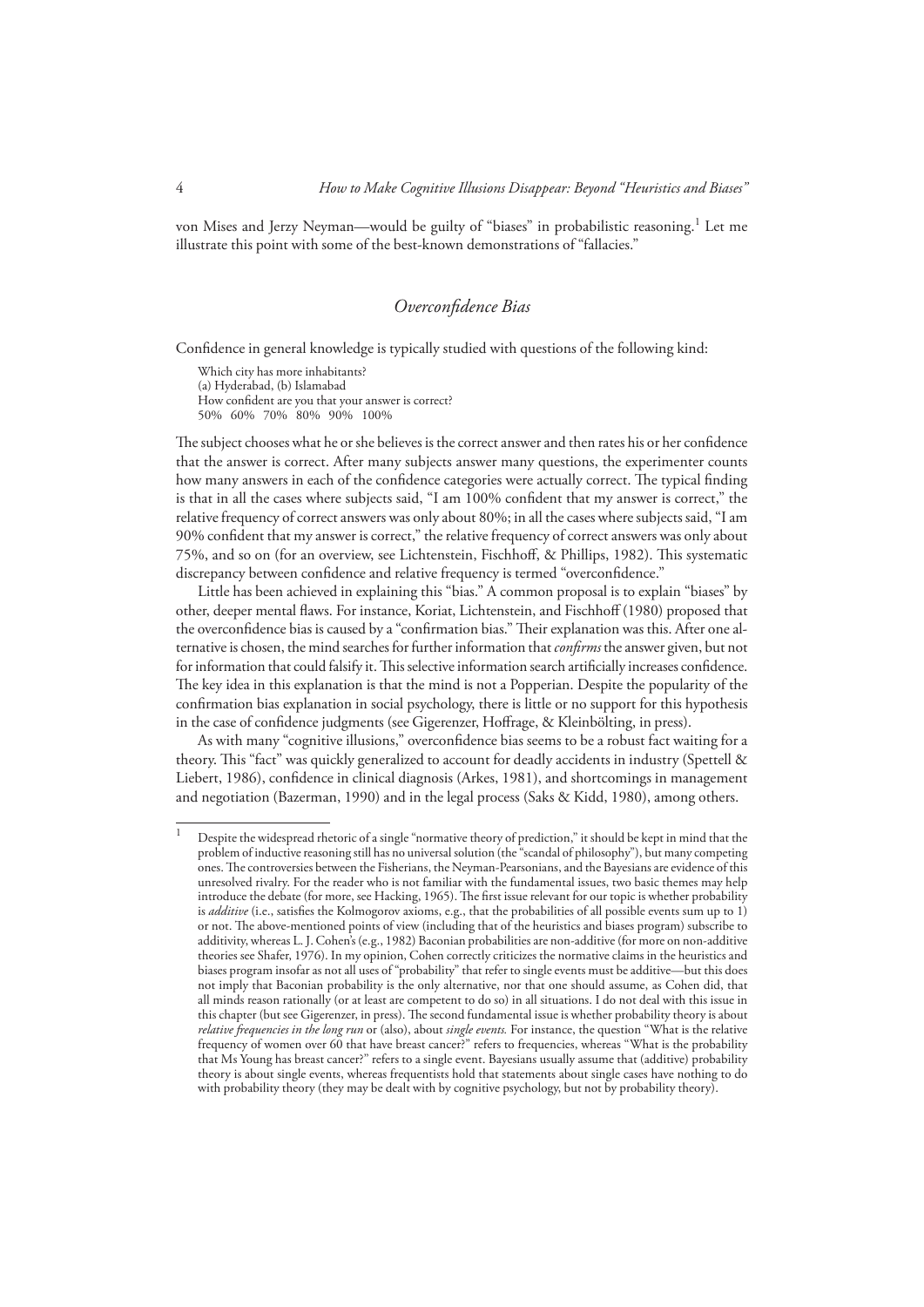### **The Normative Issue**

Is overconfidence bias really a "bias" in the sense of a violation of probability theory? Let me rephrase the question: Has probability theory been violated if one's *degree of belief (confidence) in a single event* (i.e., that a particular answer is correct) is different from the *relative frequency* of correct answers one generates in the long run? The answer is "no." It is in fact *not* a violation according to several interpretations of probability.

Let us look first at the now dominant school of probability: the frequentists (the frequentist interpretation of probability has been dominant since about 1840; see Daston, 1988; Porter, 1986). Most readers of this article will have been trained in the frequentist tradition and, for instance, will have been taught that the probabilities of type I and type II errors are long-run frequencies of errors in repeated experiments, not probabilities of single outcomes or hypotheses. For a frequentist like the mathematician Richard von Mises, the term "probability," when it refers to a *single event,*  "has no meaning at all for us" (1928/1957, p. 11). For predictions of single events, as studied in presentday overconfidence research, he put the issue in crystal-clear terms: "Our probability theory has nothing to do with questions such as: 'Is there a probability of Germany being at some time in the future involved in a war with Liberia?'" (p. 9). Probability theory is about frequencies, not about single events. To compare the two means comparing apples with oranges.

Even the major opponents of the frequentists—subjectivists such as Bruno de Finetti—would not generally think of a discrepancy between confidence and relative frequency as a "bias," albeit for diff erent reasons. For a subjectivist, probability *is* about single events, but rationality is identified with the internal consistency of subjective probabilities. As de Finetti emphasized, "however an individual evaluates the probability of a particular event, no experience can prove him right, or wrong; nor, in general, could any conceivable criterion give any objective sense to the distinction one would like to draw, here, between right and wrong" (1931/1989, p. 174).

Other theories and interpretations of probability are also at odds with the claim that overconfidence is a bias, that is, a violation of probability theory. But I will stop here and summarize the normative issue. A discrepancy between confidence in single events and relative frequencies in the long run is not an error or a violation of probability theory from many experts' points of view. It only looks so from a narrow interpretation of probability that blurs the distinction between single events and frequencies fundamental to probability theory. (The choice of the word "overconfidence" for the discrepancy put the "fallacy" message into the term itself.)

#### *How to Make the Cognitive Illusion Disappear*

If there are any robust cognitive biases at all, overconfidence in one's knowledge would seem to be a good candidate. "Overconfidence is a reliable, reproducible finding." (von Winterfeldt & Edwards, 1986, p. 539) "Can anything be done? Not much." (Edwards & von Winterfeldt, 1986, p. 656) "Debiasing" methods, such as warning the subjects of the overconfidence phenomenon before the experiment and offering them money, have had little or no effect (Fischhoff, 1982).

Setting the normative issue straight has important consequences for understanding confidence judgments. Let us go back to the metaphor of the mind as an intuitive statistician. I now take the term "statistician" to refer to a statistician of the dominant school in this (and in the last) century, not one adopting the narrow perspective some psychologists and economists have suggested. Assume that the mind is a frequentist. Like a frequentist, the mind should be able to *distinguish* between single-event confidences and relative frequencies in the long run.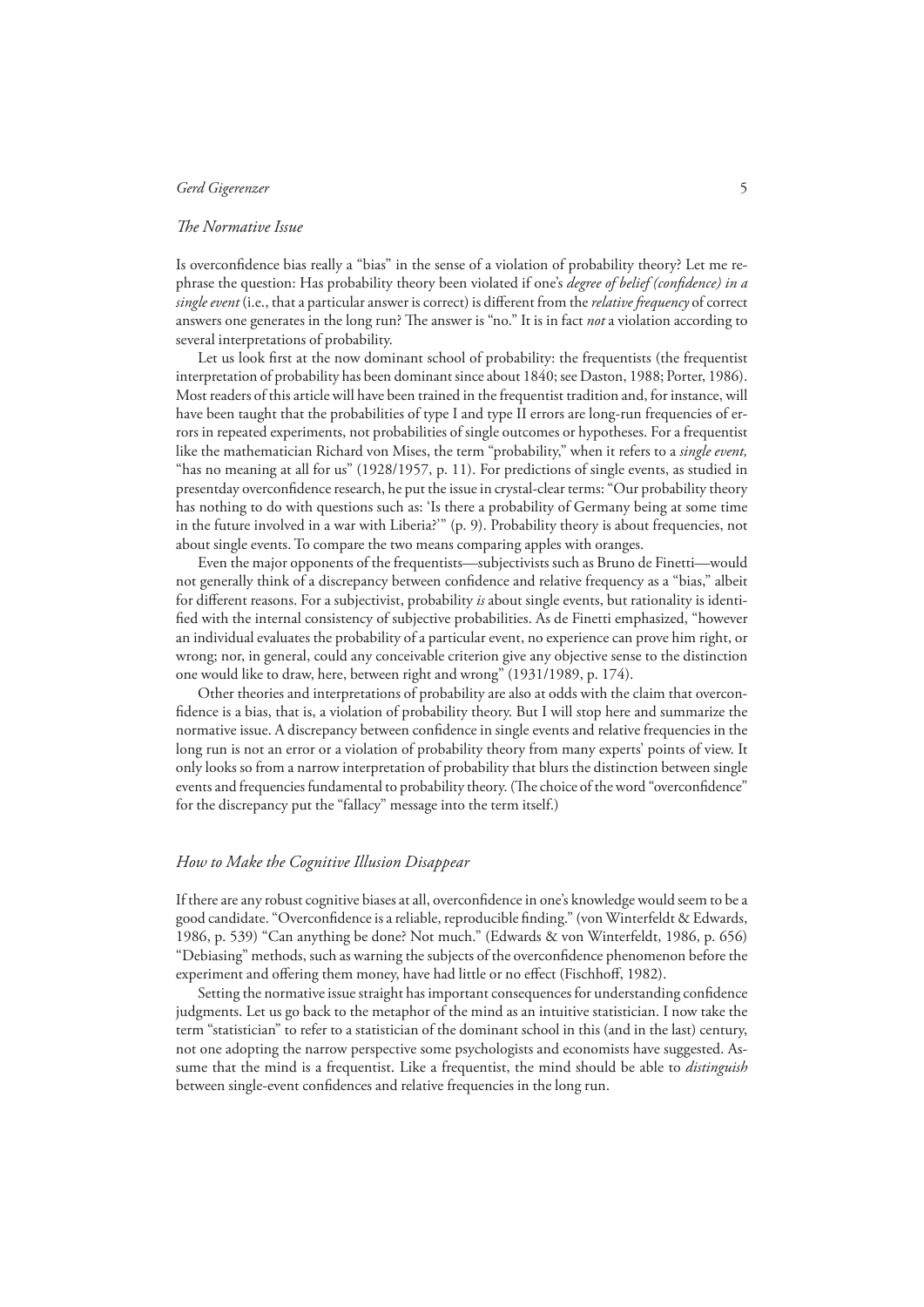|                                      | Comparing confidence judgments<br>with frequencies |                      | Comparing frequency judgments<br>with frequencies |                      |
|--------------------------------------|----------------------------------------------------|----------------------|---------------------------------------------------|----------------------|
|                                      | Exp. 1<br>$(N = 80)$                               | Exp. 2<br>$(N = 97)$ | Exp. 1<br>$(N = 80)$                              | Exp. 2<br>$(N = 97)$ |
| Judgment                             | 0.67                                               | 0.72                 | 0.52                                              | 0.52                 |
| Relative frequency                   | 0.52                                               | 0.56                 | 0.53                                              | 0.56                 |
| Difference ("over-/underconfidence") | 0.15                                               | 0.16                 | $-0.01$                                           | $-0.04$              |

| Table 1                                         |  |
|-------------------------------------------------|--|
| How to Make the "Overconfidence Bias" Disappear |  |

*Note.* Values for "judgment" are mean confidences for single events (left-hand side) and mean estimated (relative) frequencies of correct answers in a series of 50 answers (right-hand side). Values for "relative frequency" are the actual relative frequencies of correct answers. Positive values for difference denote "overconfidence" (overestimation), negative values denote underestimation. Results are from Gigerenzer, Hoffrage, & Kleinbölting (in press).

This view has testable consequences. Ask people for their estimated relative frequencies of correct answers and compare them with true relative frequencies of correct answers, instead of comparing the latter frequencies with confidences. We are now comparing apples with apples. Ulrich Hoffrage, Heinz Kleinbölting, and I carried out such experiments. Subjects answered several hundred questions of the Islamabad-Hyderabad type (see above), and, in addition, estimated their relative frequencies of correct answers.

Table 1 (left-hand side) shows the usual "overconfidence bias" when single-event confidences are compared with actual relative frequencies of correct answers. In both experiments, the difference was around 0.15, which is a large discrepancy. After each set of 50 general knowledge questions, we asked the same subjects, "How many of these 50 questions do you think you got right?". Comparing their estimated frequencies with actual frequencies of correct answers made "overconfidence" *disappear.* Table 1 (right-hand side) shows that estimated frequencies were practically identical with actual frequencies, with even a small tendency towards underestimation. The "cognitive illusion" was gone. Similar results were obtained when subjects estimated the relative frequencies of correct answers in each confidence category. In all cases where subjects said they were "100% (90%, 80%, ...) confident," they estimated that, in the long run, they had a *smaller* percentage of answers correct, and their estimates were close to the true relative frequencies of correct answers (May, 1987, reported similar results). Eliminating the experimenter's normative confusion between single events and frequencies made the subjects' "overconfidence bias" disappear.

The general point is (i) a discrepancy between probabilities of single events (confidences) and long-run frequencies need not be framed as an "error" and called "overconfidence bias," and (ii) judgments need not be "explained" by a flawed mental program at a deeper level, such as "confirmation bias." Rather, people seem to be able intuitively to make conceptual distinctions similar to those that professional statisticians make. How they do it can be accounted for by our theory of "probabilistic mental models" (PMM theory), which explains both confidence and frequency judgments in terms of Brunswikean (frequentist) probability cues (Gigerenzer, Hoffrage, & Kleinbölting, in press). PMM theory is a frequentist theory of judgment and uncertainty; by assuming optimal knowledge about the domain in question rather than mental flaws such as confirmation bias, it can predict overconfidence, good calibration, and *under* estimation within the same subject (see below).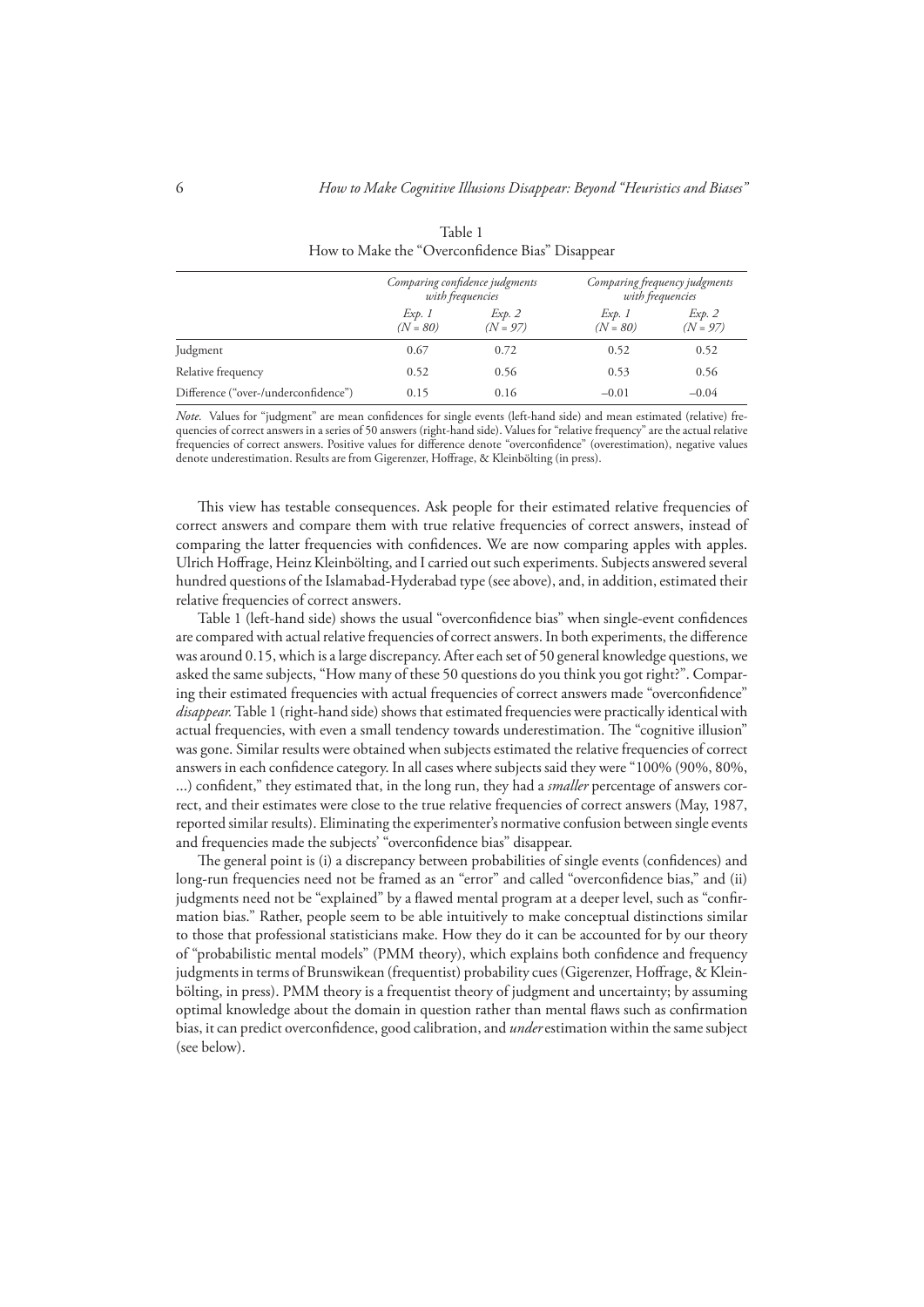# *Conjunction Fallacy*

The original demonstration of the "conjunction fallacy" was with problems of the following kind (Tversky & Kahneman, 1983, p. 299):

Linda is 31 years old, single, outspoken and very bright. She majored in philosophy. As a student, she was deeply concerned with issues of discrimination and social justice, and also participated in antinuclear demonstrations.

Subjects were asked which of two alternatives was more probable:

Linda is a bank teller (T) Linda is a bank teller and is active in the feminist movement (T&F)

Eighty-five per cent out of 142 subjects chose T&F in the Linda problem (see Table 2). Tversky and Kahneman, however, argued that the "correct" answer is T, because the probability of a conjunction of two events, such as T&F, can never be greater than that of one of its constituents. They explained this "fallacy" as induced by the representativeness heuristic. They assumed that judgments were based on the match (similarity, representativeness) between the description of Linda and the two alternatives T and T&F. That is, since Linda was described as if she were a feminist and T&F contains the term "feminist," people believe that T&F is more probable.

The "conjunction fallacy" has stimulated considerable research in social psychology (for an overview see Sherman, Judd, & Park, 1989, pp. 297–299).

| Linda problem               | N   | Conjunction violations (%) |
|-----------------------------|-----|----------------------------|
| Single-event versions       |     |                            |
| Tversky & Kahneman (1983)   |     |                            |
| Which is more probable?     | 142 | 85                         |
| Probability ratings         | 119 | 82                         |
| Probability ratings $T^*$   | 75  | 57                         |
| Betting                     | 60  | 56                         |
| Fiedler (1988)              |     |                            |
| Probability ranking, exp. 1 | 44  | 91                         |
| Probability ranking, exp. 2 | 23  | 83                         |
| Frequency versions          |     |                            |
| Fiedler (1988)              |     |                            |
| How many out of 100?        | 44  | 22                         |
| How many out of $X$ ?       | 23  | 17                         |

Table 2 How to Make the "Conjunction Fallacy" Disappear

*Note*. The various versions of the Linda problem listed are (i) which is more probable (see text), (ii) probability ratings on a nine-point scale, (iii) probability ratings using the alternative "Linda is a bank teller whether or not she is active in the feminist movement" (T\*) instead of "Linda is a bank teller" (T), (iv) hypothetical betting, that is, subjects were asked "If you could win \$10 by betting on an event, which of the following would you choose to bet on?". Fiedler asked subjects to rank order T, T&F, and other alternatives with respect to their probability. In the first frequency version the population size was always 100, in the second it varied.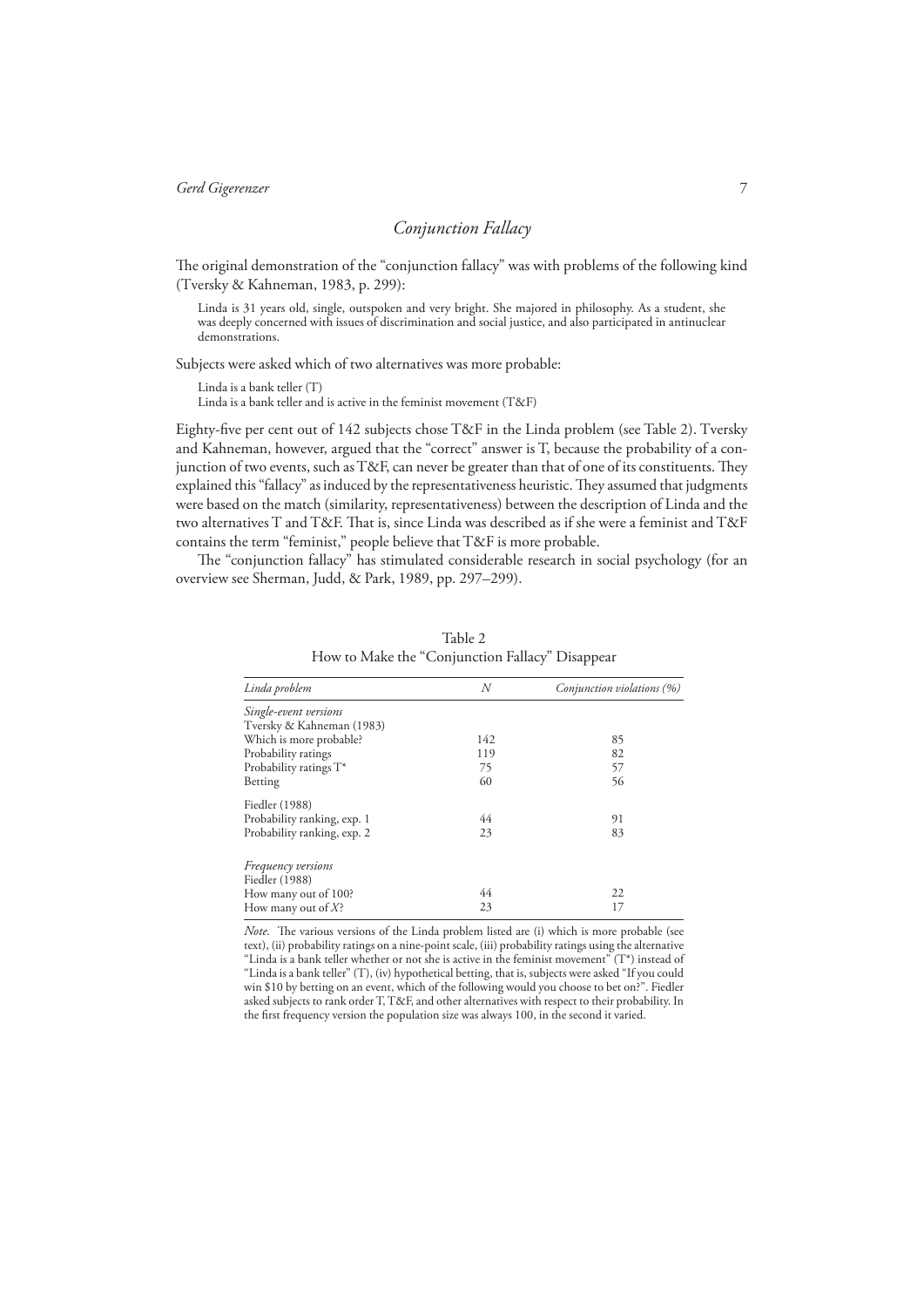# **The Normative Issue**

Is the "conjunction fallacy" a violation of probability theory, as has been claimed in the literature? Has a person who chooses T&F as the more probable alternative violated probability theory? Again, the answer is "no." Choosing T&F is *not* a violation of probability theory, and for the same reason given above. For a frequentist, this problem has nothing to do with probability theory. Subjects are asked for the probability of a *single event* (that Linda is a bank teller), not for frequencies. As the statistician Barnard (1979) put it, such judgments should be treated in the context of psychoanalysis, not probability theory. (He should have said, of course, cognitive or social psychology.)

Note that problems which are claimed to demonstrate the "conjunction fallacy" are structurally slightly different from "confidence" problems. In the former, subjective probabilities (that Linda is a bank teller or a bank teller and a feminist) are compared with one another; in the latter, they are compared with frequencies.

To summarize the normative issue, what is called the "conjunction fallacy" is a violation of *some* subjective theories of probability, including Bayesian theory. It is not, however, a violation of the major view of probability, the frequentist conception.

### *How to Make the Cognitive Illusion Disappear*

What if the mind were a frequentist? If the untutored mind is as sensitive to the distinction between single cases and frequencies as a statistician of the frequentist school is, then we should expect dramatically different judgments if we pose the above problem in a frequentist mode, such as the following:

There are 100 persons who fit the description above (i.e., Linda's). How many of them are:

(a) bank tellers

(b) bank tellers and active in the feminist movement.

If the problem is phrased in this (or a similar) frequentist way, then the "conjunction fallacy" largely disappears (Fiedler, 1988; Tversky & Kahneman, 1983). Table 2 shows various single-event versions of the Linda problem that Tversky and Kahneman investigated with statistically naive undergraduates, all of them resulting in large numbers of violations of the conjunction rule (T&F  $>$  T). Note that even betting (albeit hypothetical betting) does not make much difference. Fiedler's single-event versions replicate these results. If subjects, however, are asked for frequencies, then the "conjunction fallacy" is drastically reduced (see also Tversky & Kahneman, 1983, pp. 308–309).

As in judgments of confidence, subjects' responses were very sensitive to the difference between a single case and a frequency judgment. The postulated representativeness heuristic cannot account for this dramatic effect.

# *Base-Rate Fallacy*

Among all cognitive illusions, the "base-rate fallacy" has probably received the most attention in social psychology. The neglect of base rates seems in direct contradiction to the widespread belief that judgments are unduly affected by stereotypes (Landman & Manis, 1983), and for this and other reasons it has generated a great deal of interesting research on the limiting conditions for the "base-rate fallacy" in attribution and judgment (e.g., Ajzen, 1977; Borgida & Brekke, 1981). For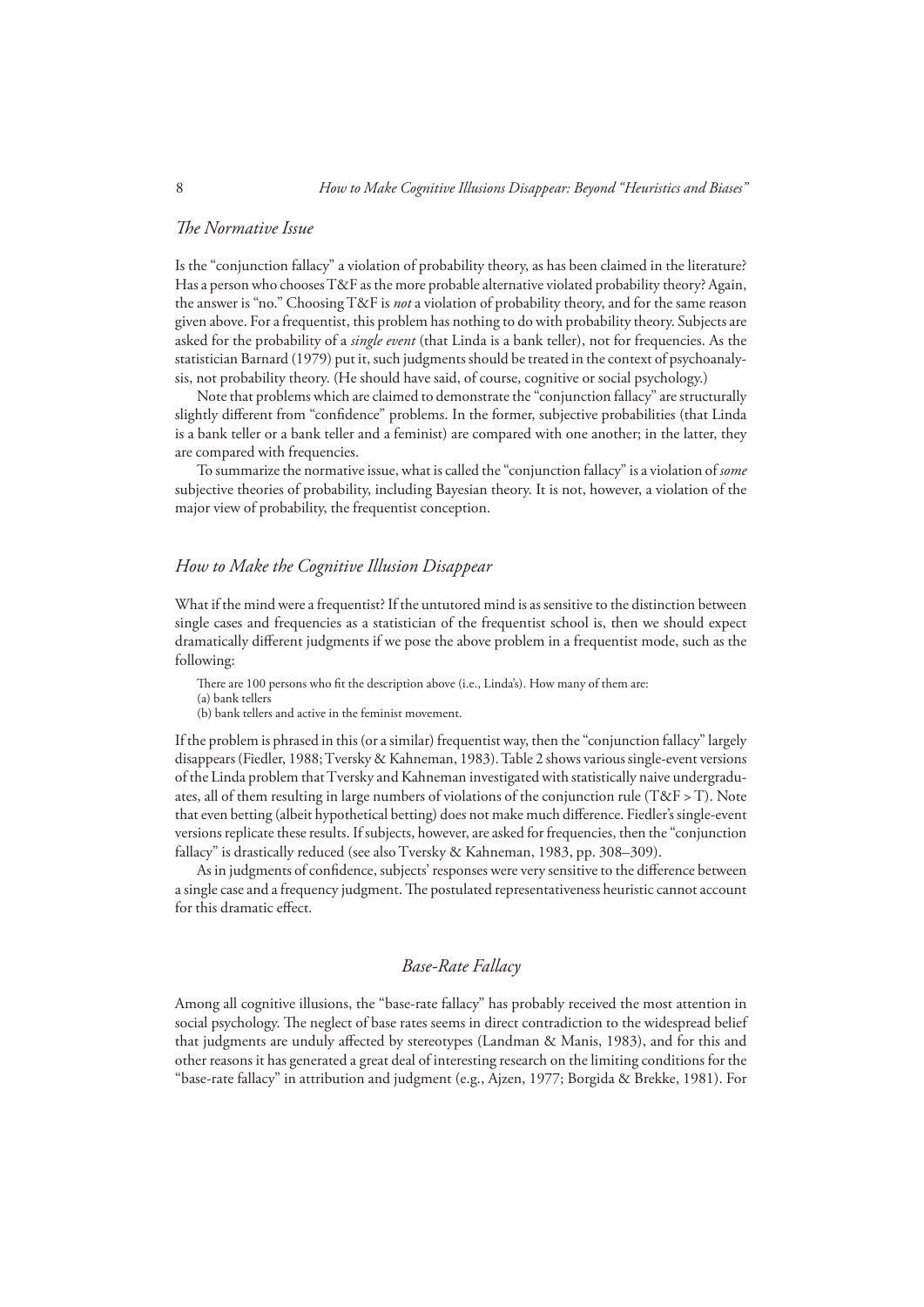instance, in their review, Borgida and Brekke argue for the pervasiveness of the "base-rate fallacy" in everyday reasoning about social behavior, ask the question "*Why* are people susceptible to the baserate fallacy?" (1981, p. 65), and present a list of conditions under which the "fallacy" is somewhat reduced, such as "vividness," "salience," and "causality" of base-rate information.

My analysis will be different. Again I will first address the normative claims that people's judgments are "fallacies" using two examples that reveal two different aspects of the narrow understanding of good probabilistic reasoning in much of this research.

The first is from Casscells, Schoenberger, and Grayboys (1978, p. 999) and presented by Tversky and Kahneman (1982, p. 154) to demonstrate the generality of the phenomenon:

If a test to detect a disease whose prevalence is 1/1000 has a false positive rate of 5%, what is the chance that a person found to have a positive result actually has the disease, assuming you know nothing about the person's symptoms or signs?

Sixty students and staff at Harvard Medical School answered this medical diagnosis problem. Almost half of them judged the probability that the person actually had the disease to be 0.95 (modal answer), the average answer was 0.56, and only 18% of participants responded 0.02. The latter is what the authors believed to be the correct answer. Note the enormous variability in judgments. Little has been achieved in explaining *how* people make these judgments and *why* the judgments are so strikingly variable.

# **The Normative Issue**

But do statistics and probability give one and only one "correct" answer to that problem? The answer is again "no." And for the same reason, as the reader will already guess. As in the case of confidence and conjunction judgments, subjects were asked for the probability of a *single event,* that is, that "a person found to have a positive result actually has the disease." If the mind is an intuitive statistician of the frequentist school, such a question has no necessary connection to probability theory. Furthermore, even for a Bayesian, the medical diagnosis problem has many possible answers. One piece of information necessary for a Bayesian calculation is missing: the test's long-run frequency of correctly diagnosing persons who have the disease (admittedly a minor problem if we can assume a high "true positive rate"). A more serious difficulty is that the problem does not specify whether or not the person was *randomly* drawn from the population to which the base rate refers. Clinicians, however, know that patients are usually not randomly selected—except in large survey studies—but rather "select" themselves by exhibiting symptoms of the disease. In the absence of random sampling, it is unclear what to do with the base rates specified. The modal response, 0.95, would follow from applying the Bayesian principle of indifference (i.e., same prior probabilities for each hypothesis), whereas the answer 0.02 would follow from using the specified base rates and assuming random sampling (Gigerenzer & Murray, 1987, chap. 5). In fact, the range of actual answers corresponds quite well to the range of possible solutions.

# *How to Make the Cognitive Illusion Disappear*

The literature overflows with assertions of the generality and robustness of the "base-rate fallacy," such as: "The genuineness, the robustness, and the generality of the base-rate fallacy are matters of established fact" (Bar-Hillel, 1980, p. 215); "the base-rate effect appears to be a fairly robust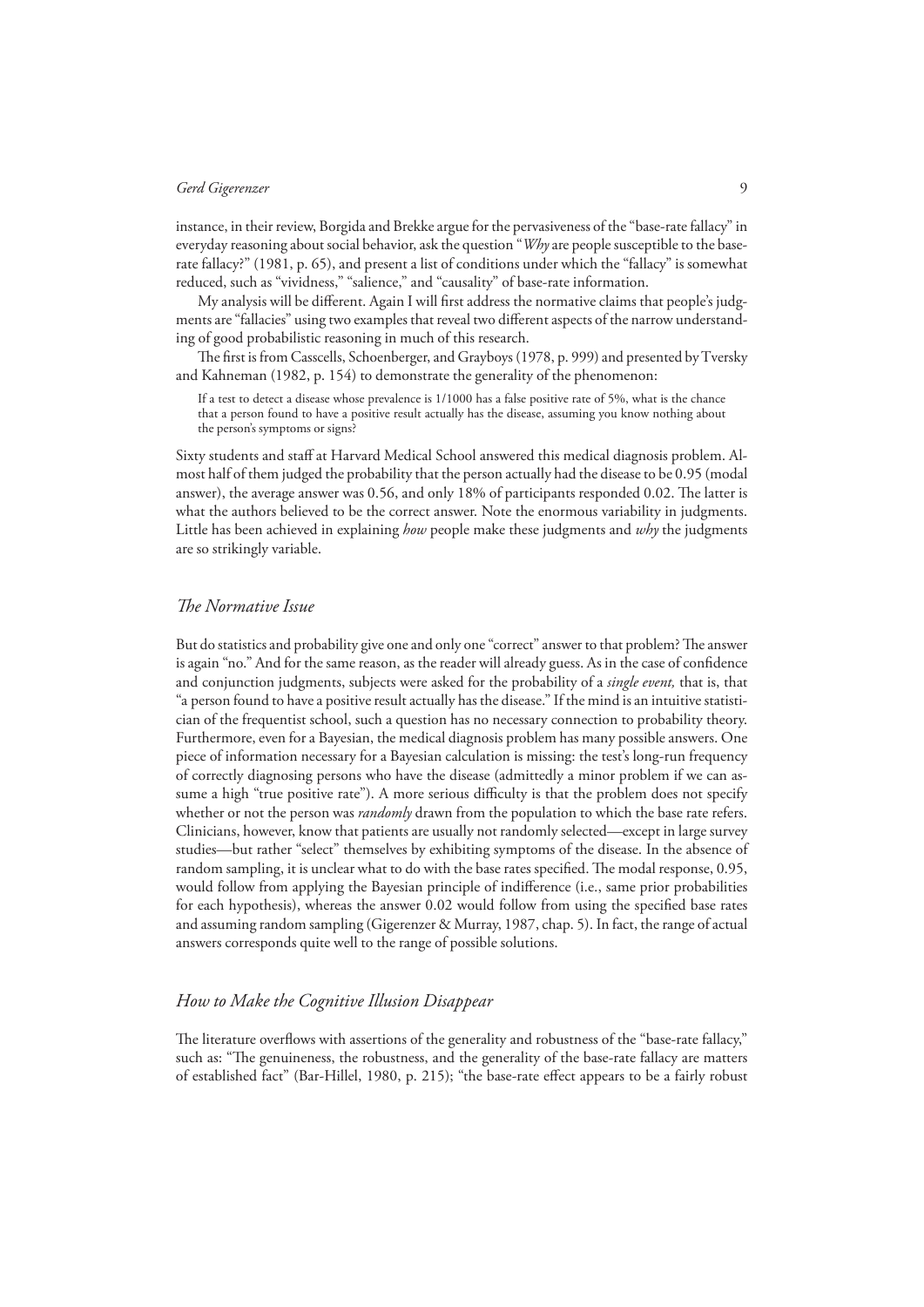phenomenon that often results from automatic or unintentional cognitive processes" (Landman & Manis, 1983, p. 87); and "many (possibly most) subjects generally ignore base rates completely" (Pollard & Evans, 1983, p. 124). Not only are the *normative* claims often simplistic and, therefore, misleading, but so too are the *robustness* assertions.

What happens if we do the same as for the "overconfidence bias" and the "conjunction fallacy," that is, rephrase the medical diagnosis problem in a frequentist way? Cosmides and Tooby (1990) did so. They compared the original problem (above) with a frequentist version, in which the same information was given:

One out of 1000 Americans has disease X. A test has been developed to detect when a person has disease X. Every time the test is given to a person who has the disease, the test comes out positive. But sometimes the test also comes out positive when it is given to a person who is completely healthy. Specifically, out of every 1000 people who are perfectly healthy, 50 of them test positive for the disease.

Imagine that we have assembled a random sample of 1000 Americans. They were selected by a lottery. Those who conducted the lottery had no information about the health status of any of these people. How many people who test positive for the disease will actually have the disease? \_\_\_ out of \_\_\_.

In this frequentist version of the medical diagnosis problem, both the information and the question are phrased in terms of frequencies. (In addition, the two pieces of information missing in the original version (see above) are supplied. In numerous other versions of the medical diagnosis problem, Cosmides and Tooby showed that the striking effect (see Table 3) on subjects' reasoning is mainly due to the transition from a single-event problem to a frequency problem, and only to a lesser degree to the missing information.) Subjects were Stanford undergraduates.

If the question was rephrased in a frequentist way, as shown above, then the Bayesian answer of 0.02—that is, the answer "one out of 50 (or 51)"—was given by 76% of the subjects. The "base-rate fallacy" disappeared. By comparison, the original single-event version elicited only 12% Bayesian answers in Cosmides and Tooby's study.

Cosmides and Tooby identified one condition in which almost every subject found the Bayesian answer of 0.02. Subjects obtained the frequentist version of the medical diagnosis problem above (except that it reported a random sample of "100 Americans" instead of "1000 Americans"), and in addition a page with 100 squares ( $10 \times 10$ ). Each of these squares represented one American. Before the frequentist question "How many people who test positive …" was put, subjects were asked to (i) circle the number of people who will have the disease, and (ii) to fill in squares to represent people who will test positive. After that, 23 out of 25 subjects came up with the Bayesian answer (see frequency version, pictorial, in Table 3).

Table 3 How to Make the "Base-Rate Fallacy" Disappear: The Medical Diagnosis Problem

| Medical diagnosis problem                                                    | N  | Bayesian answers (%) |  |
|------------------------------------------------------------------------------|----|----------------------|--|
| Original single-event version<br>(Casscells, Schoenberger, & Grayboys, 1978) | 60 | 18                   |  |
| Single-event version, replication<br>(Cosmides & Tooby, 1990)                | 25 | 12                   |  |
| Frequency version<br>(Cosmides & Tooby, 1990)                                | 50 | 76                   |  |
| Frequency version, pictorial<br>(Cosmides & Tooby, 1990)                     | 25 | 92                   |  |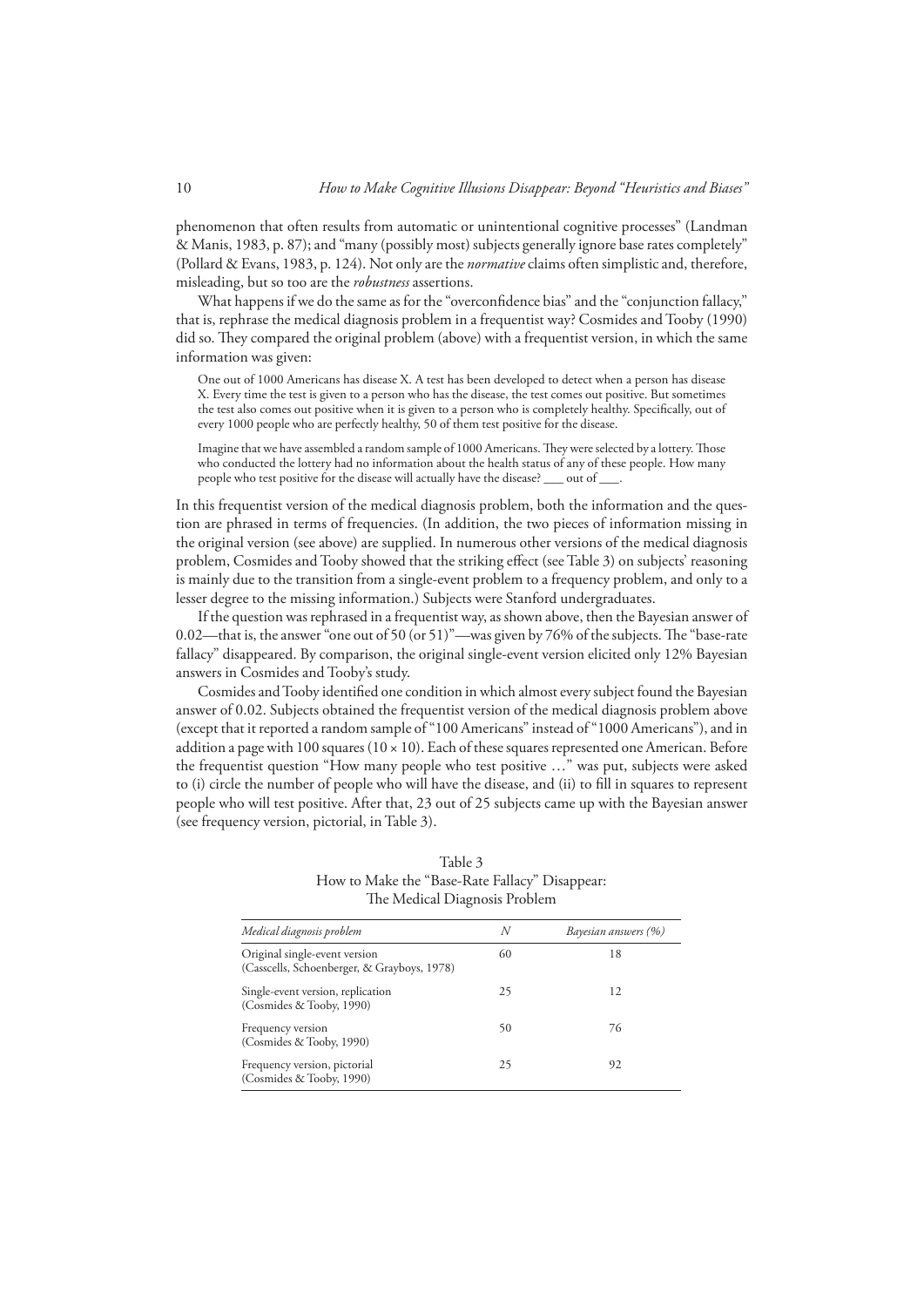All three examples point in the same direction: The mind acts as if it were a frequentist; it distinguishes between single events and frequencies in the long run—just as probabilists and statisticians do. Despite the fact that researchers in the "heuristics and biases" program routinely ignore this distinction fundamental to probability theory when they claim to have identified "errors," it would be foolish to label these judgments "fallacies." These results not only point to a truly new understanding of judgment under uncertainty, but they also seem to be relevant for teaching statistical reasoning.

# *Selected Versus Random Sampling: More on the Base-Rate Fallacy*

Another conceptual distinction routinely used by probabilists and statisticians is that between random sampling and selected sampling. Again, little attention has been given to that distinction when intuitive statistical reasoning is investigated. The original medical diagnosis problem is silent about whether the patient was randomly selected from the population. That this crucial information is missing is not atypical. For instance, in the "Tom W" problem (Kahneman & Tversky, 1973), *no* information is given about how the personality sketch of Tom W was selected, whether randomly or not. The same holds for the personality sketches of Gary W and Barbara T in Ajzen's (1977) base-rate studies.

But the issue is not necessarily resolved simply by asserting random sampling verbally in the problem. Consider the following famous demonstration of base-rate neglect where random sampling is actually mentioned. A group of students had to solve the engineer-lawyer problem (Kahneman & Tversky, 1973, pp. 241–242):

A panel of psychologists have interviewed and administered personality tests to 30 engineers and 70 lawyers, all successful in their respective fields. On the basis of this information, thumbnail descriptions of the 30 engineers and 70 lawyers have been written. You will find on your forms five descriptions, chosen at random from the 100 available descriptions. For each description, please indicate your probability that the person described is an engineer, on a scale from 0 to 100.

Two of these thumbnail descriptions were:

Jack is a 45-year-old man. He is married and has four children. He is generally conservative, careful, and ambitious. He shows no interest in political and social issues and spends most of his free time on his many hobbies which include home carpentry, sailing, and mathematical puzzles. The probability that Jack is one of the 30 engineers in the sample of 100 is \_\_\_%.

Dick is a 30-year-old man. He is married with no children. A man of high ability and high motivation, he promises to be quite successful in his field. He is well liked by his colleagues.

A second group of students received the same instructions and the same descriptions, but were told that the base rates were 70 engineers and 30 lawyers (as opposed to 30 engineers and 70 lawyers). Kahneman and Tversky found that the mean response in both groups of students was for the most part the same, and concluded that base rates were largely ignored. Their explanation was that subjects use a representativeness heuristic, that is, they judge the probability by the similarity (representativeness) between a description and their stereotype of an engineer. Kahneman and Tversky believed that their subjects were violating "one of the basic principles of statistical prediction," the integration of prior probability with specific evidence by Bayes' theorem. This result was given much weight: "The failure to appreciate the relevance of prior probability in the presence of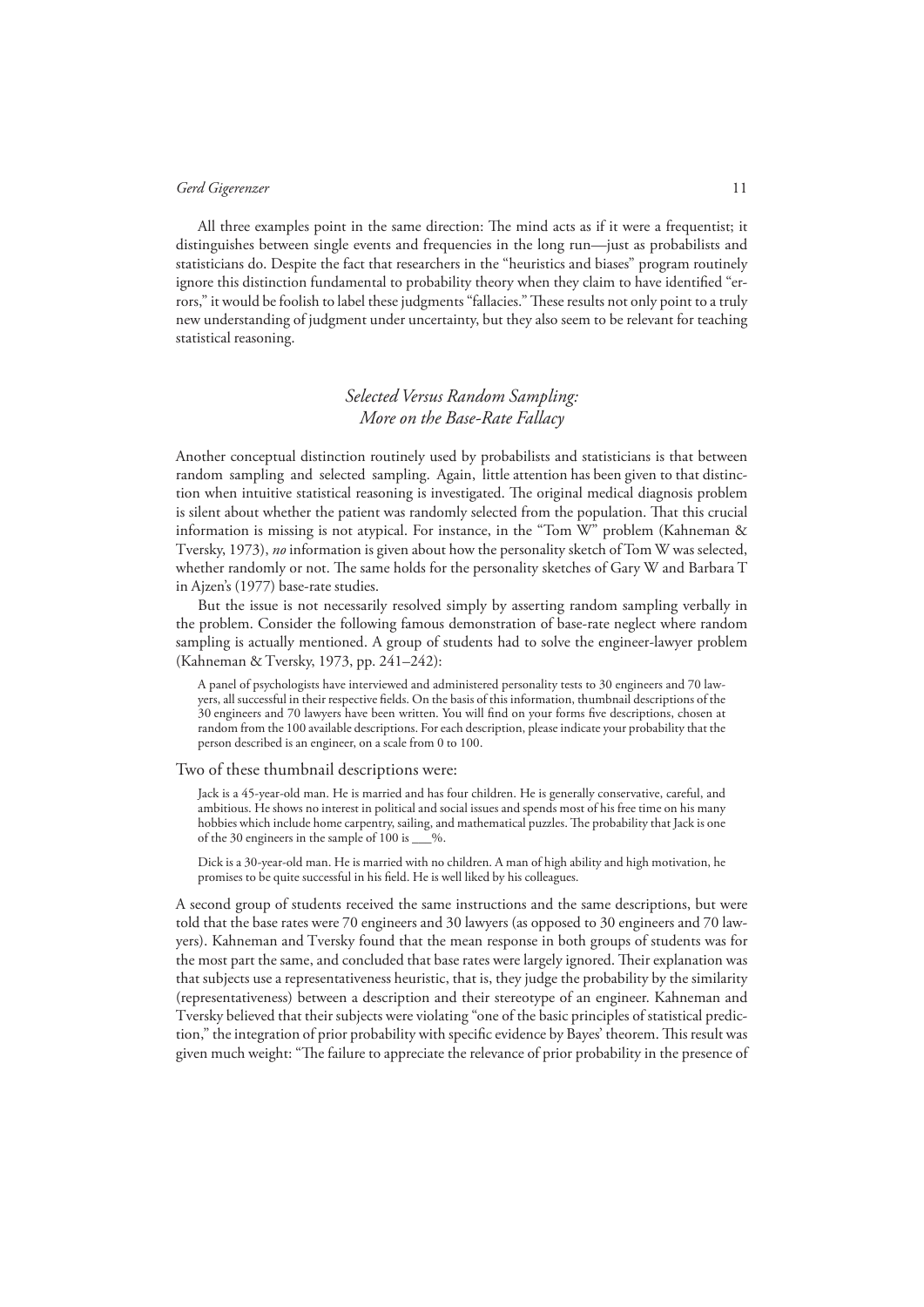specific evidence is perhaps one of the most significant departures of intuition from the normative theory of prediction."  $(p. 243)^2$ 

# **The Normative Issue**

The phrase "*the* normative theory of prediction," or probability, is standard rhetoric in the "heuristics and biases" program. But what is this normative theory? Certainly it is not frequentist—to name, for example, only the most popular theory of probability. So let us infer what the authors mean by "the normative theory" from what they want their subjects to do. This seems to be simply to apply a formula—Bayes' theorem—to the engineer-lawyer problem. But there is more to *good* probabilistic reasoning than applying formulas mechanically. There are assumptions to be checked. Is the structure of the problem the same as the structure of the statistical model underlying the formula?

One important structural assumption is random sampling. If the descriptions of Jack, Dick, and the others were not randomly sampled, but selected, the base rates of engineers and lawyers specified were indeed irrelevant. In fact, the descriptions were made up and *not* randomly sampled from a population with the base rates specified—although the subjects were told the contrary. Whether the single word "random" in the instruction is enough to commit subjects to this crucial structural assumption is a problem in itself—particularly since we cannot assume that people are familiar with situations in which profession guessing is about randomly drawn people. For instance, both in the US and in Germany there is a popular TV program in which a panel of experts guesses the profession of a candidate, who answers only "yes" or "no" to their questions. Here, the experts would perform badly if they started out with the known base rates of professions, say in the US, and revised them according to Bayes' theorem. The candidates were selected, not randomly drawn.

# *How to Make the Cognitive Illusion Disappear*

One way to understand subjects' judgments is to assume that the engineer-lawyer problem activates earlier knowledge associated with profession guessing, which can be used as an inferential framework—a "mental model"—to solve the problem.<sup>3</sup> But, as I have argued, we cannot expect random sampling to be part of this mental model. If my analysis is correct, then base-rate neglect can be made to disappear if we take care to commit the subjects to the crucial property of random sampling—that is, break apart their mental models and insert the new structural assumption. In contrast, if the true explanation, is that subjects rely on only a limited number of heuristics, in this case the representativeness heuristic, then the subjects should continue to neglect base rates.

<sup>2</sup> The terms "prior probabilities" and "base rates" are frequently used interchangeably in the psychological literature. But these concepts are not identical. It is the prior probabilities that are fed into Bayes' rule, and these priors may be informed by base rates. But base rates are just one piece of information among several that a person can consider relevant for making up her prior probabilities. Equating prior probabilities with *one* particular kind of base-rate information would be a very narrow understanding of Bayesian reasoning. Such reasoning might be defensible in situations where one knows absolutely nothing, but not in real-life situations where one bases judgments on knowledge, not on ignorance. <sup>3</sup>

I use the term "mental model" in a sense that goes beyond Johnson-Laird's (1983). As in the theory of probabilistic mental models (Gigerenzer, Hoffrage, & Kleinbölting, in press), a mental model is an inferential framework that generalizes the specific task to a reference class (and probability cues defined on it) that a person *knows* from his or her environment.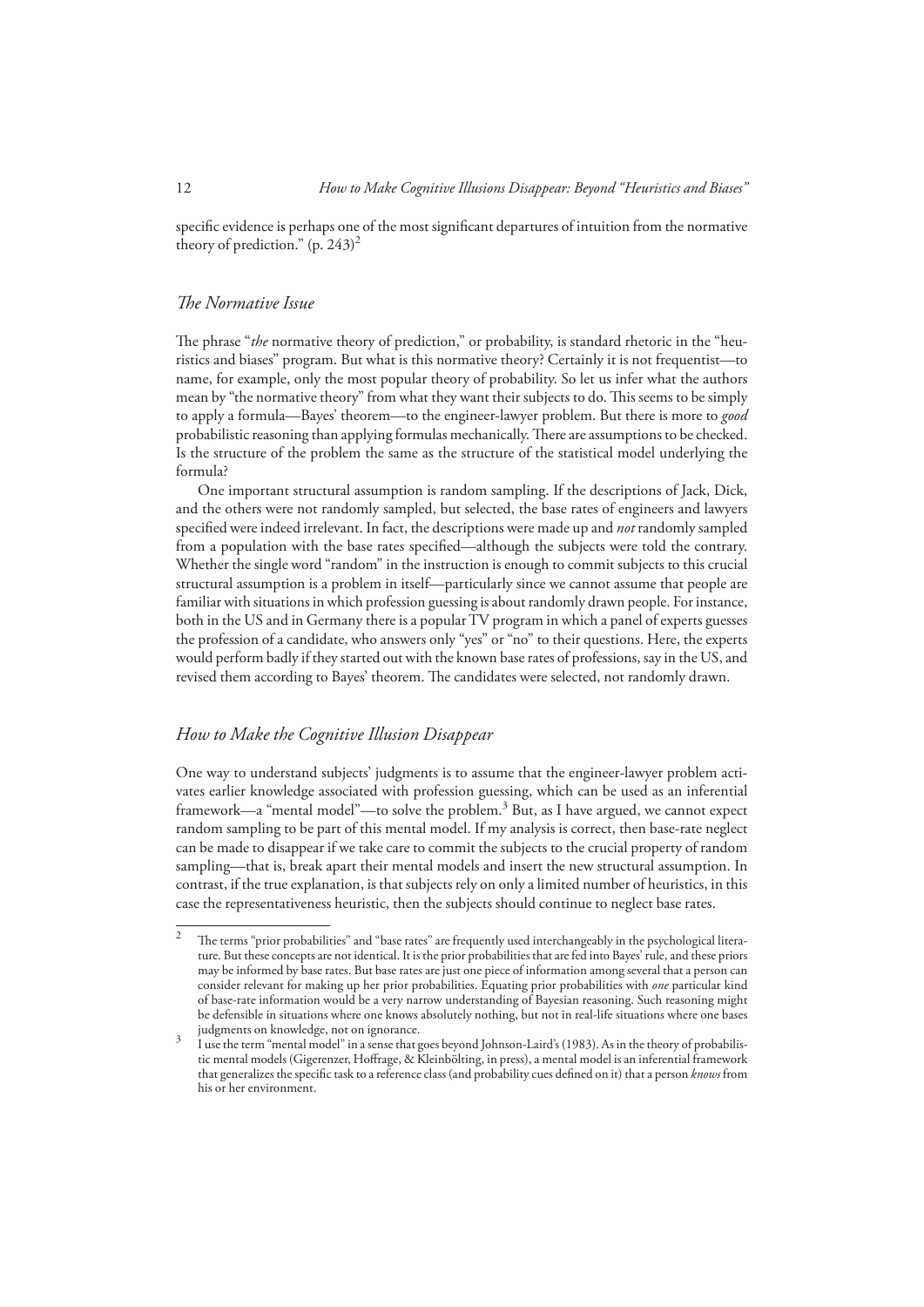There is a simple method of making people aware of random sampling in the engineer-lawyer problem which we used in a replication of the original study (Gigerenzer, Hell, & Blank, 1988). The subjects themselves drew each description (blindly) out of an urn, unfolded the description, and gave their probability judgments. There was no need to tell them about random sampling because they did it themselves. This condition made base-rate neglect disappear. Subjects' judgments were closer to Bayesian predictions than to base-rate neglect. When we used, for comparison, the original study's version of the crucial assumption—as a one-word assertion—neglect of base rates appeared again (although less intensely than in Kahneman and Tversky's study).

# *Worthless Specific Evidence and the Base-Rate Fallacy*

The description of "Dick" (see above) is a particularly interesting case. It was constructed to be totally uniformative for distinguishing engineers from lawyers. Kahneman and Tversky (1973) reported that the median probabilities (they did not report the means) were the same (0.50) in both base-rate groups. That people neglect base rates even when only "worthless specific evidence" is given has been taken by the authors to demonstrate the "strength" (p. 242) of the representativeness heuristic. This striking result led to many a speculation: "The fact that the base rate is ignored even when the individuating information is useless (for example, the target is 'ambitious' or 'well liked') suggests that the preference for specific-level evidence is so great that the base rate or highlevel default information is not even retrieved once the subject tries to make a prediction on the basis of the specific information." (Holland et al., 1986, p. 218)

Such statements need to be corrected. First, if the crucial structural assumption of random sampling is made clear, base-rate neglect disappears in subjects' judgments about the "uninformative" description of Dick, as it does for "informative" descriptions such as Jack's. Secondly, and equally striking, I will show that even with Kahneman and Tversky's original "verbal assertion method," that is, a one-word assertion of random sampling, there is in fact *no* support for the claim that judgments about an uninformative description are guided by a general representativeness heuristic—contrary to assertions in the literature.

Table 4 lists all studies of the uninformative description "Dick" that I am aware of—all replications of Kahneman and Tversky's (1973) verbal assertion method. The two base-rate groups were always 30% and 70% engineers. According to Kahneman and Tversky's argument, the difference between the two base-rate groups should approach the difference between the two base rates, that is, 40% (or somewhat less, if the description of Dick was not perceived as totally uninformative by the subjects). The last column shows their result mentioned above, a zero difference, which we (Gigerenzer, Hell, & Blank, 1988) could closely replicate. Table 4 also shows, however, that several studies found substantial mean differences up to 37%, which comes very close to the actual difference between base-rate groups.

Seen together, the studies seem to be as inconsistent as it is possible to be: Every result between zero difference (base-rate neglect) and the actual base-rate difference has been obtained. This clearly contradicts the rhetoric of robustness and generality of the base-rate fallacy, such as: "Regardless of what kind of information is presented, subjects pay virtually no attention to the base rate in guessing the profession of the target." (Holland et al., 1986, p. 217) And it contradicts the explanation of the so-called fallacy: the proposed general representativeness heuristic.

How to explain these apparently inconsistent results? Table 4 gives us a clue. There is a striking correlation between the *number* of descriptions each subject read and judged and the mean difference between base-rate groups. The key variable seems to be the relative frequency with which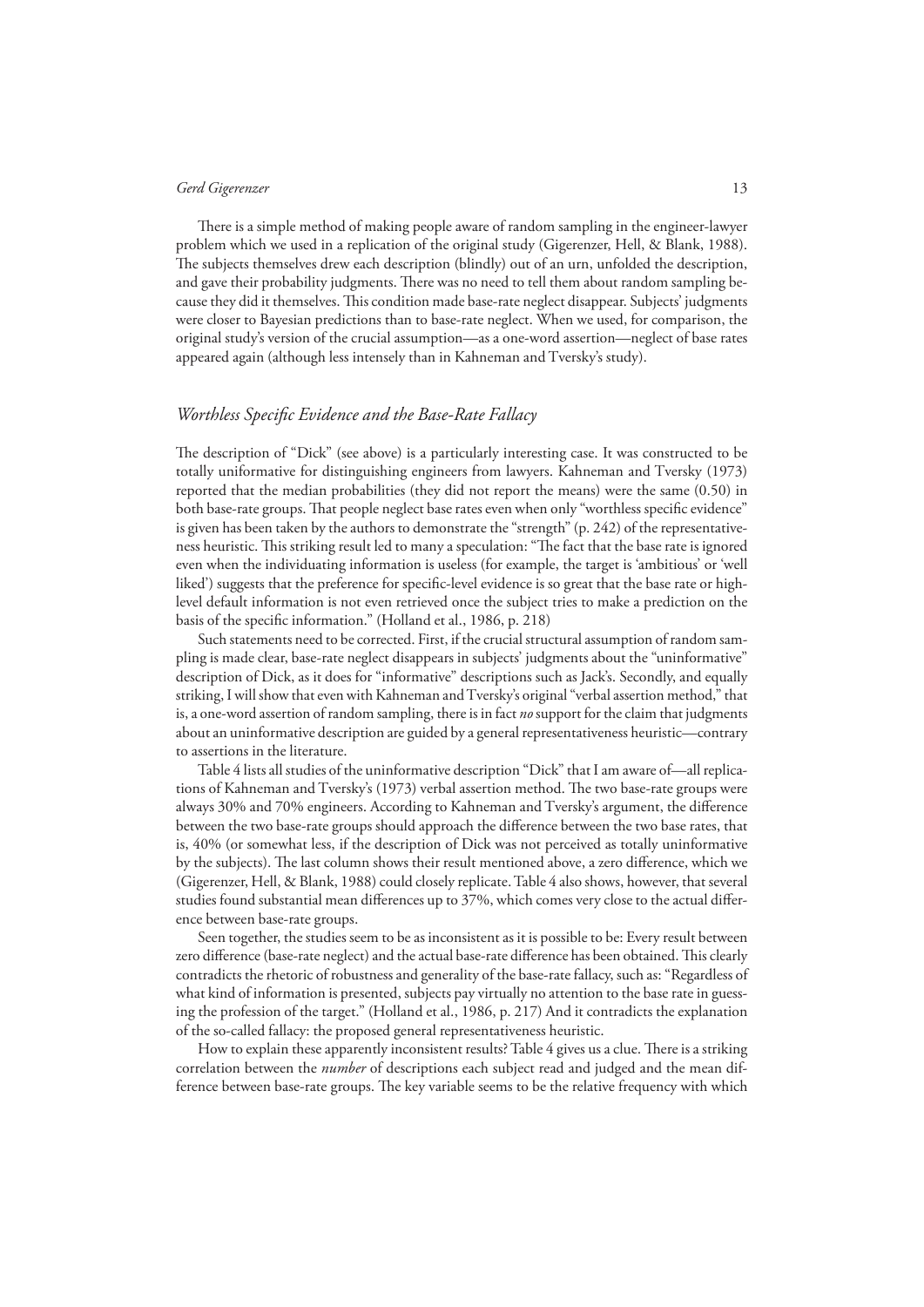|                                        | No. of<br>descriptions | "Dick" encountered<br>first (relative<br><i>frequency</i> ) | Mean difference<br>between base<br>rate groups <sup>5</sup> |
|----------------------------------------|------------------------|-------------------------------------------------------------|-------------------------------------------------------------|
| Gigerenzer, Hell, & Blank $(1988)^{1}$ | 6                      | 1/6                                                         | 1.2                                                         |
| Kahneman & Tversky (1973) <sup>2</sup> |                        | 1/5                                                         | 0.0                                                         |
| Wells & Harvey (1978)                  | $\overline{c}$         | 1/2                                                         | 18.0                                                        |
| Ginossar & Trope $(1987)^3$            |                        |                                                             | 24.0                                                        |
| Ginossar & Trope $(1980)^2$            |                        |                                                             | 31.0                                                        |
| Gigerenzer, Hell, & Blank $(1988)^4$   |                        |                                                             | 37.0                                                        |

| Table 4                                                             |
|---------------------------------------------------------------------|
| How to Make the "Base-Rate Fallacy" Disappear:                      |
| The Uninformative Description "Dick" in the Engineer-Lawyer Problem |

1 Order of descriptions systematically varied.

 $^2$  Medians (no means reported).<br>  $^3$  Three descriptions were used b

Three descriptions were used but "Dick" was always encountered first.

Separate analysis for all subjects who encountered "Dick" first.

Entries are  $\{p_{70}(\text{E/D}) - p_{30}(\text{E/D})\} \times 100$ , where  $p_{70}(\text{E/D})$  is the mean probability judgment that "Dick" is an engineer, given the description and the 70% base rate.

subjects encountered "Dick" first, which is a direct function of the number of descriptions. In all studies where only Dick was used (i.e., the number of descriptions was 1), or a separate analysis was performed for all subjects who encountered Dick first, there *is* a strong base-rate effect. If Dick and one informative description (Jack) were used, as in Wells and Harvey (1978), then the base-rate effect is in between, because of averaging across subjects who encountered Dick either before or after the informative description. Thus, Table 4 supports the following conclusions. (1) Contrary to claims in the literature, subjects did make use of the base rates if only uninformative information ("Dick") was presented. (2) The neglect of base rates occurred only in a specific condition, that is, when the subjects had encountered one or more *informative* descriptions before they judged "Dick"—in other words, when "Dick" occurred in the second, third, fourth, or later position. (3) The more descriptions a subject encountered, the less often "Dick" was in the first position and—because of averaging across positions (such as in Kahneman and Tversky's study)—the smaller the difference was between base-rate groups (Table 4).

This result should *not* occur if the intuitive statistician operates with a representativeness heuristic. Again, an explanatory framework using mental models based on knowledge about a particular domain (here, profession guessing) seems to be superior. If an informative description is encountered first, a mental model is activated that contains probability cues for professions, such as hobbies and political attitudes. Once the mental model is activated, the mind uses it as an inferential framework for similar-looking problems, that is, when "Dick" is encountered as the second or subsequent problem. Carrying over mental models to similar problems is analogous to perceptual judgment. We watch the first few steps and then proceed on the hypothesis that the rest are like the first (Gregory, 1974). This practice can sometimes make us stumble, but this kind of uncertain and "risky" inference is what makes our perceptual apparatus superior to any computer available today.

If the uninformative description is encountered first, however, then such a mental model is not activated, since its probability cues would not discriminate, and subjects fall back on the only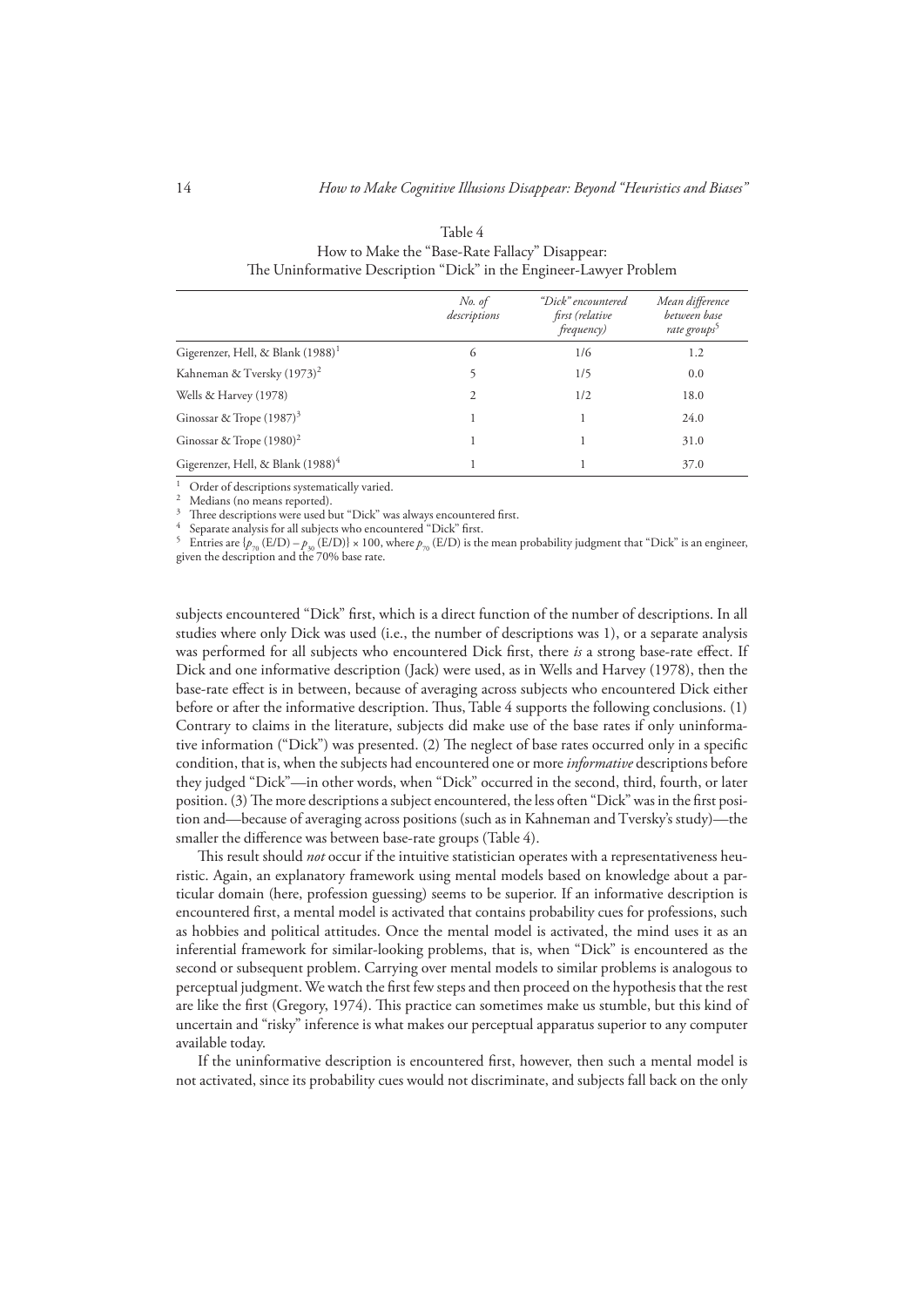information available, the base rates (which are, as I argued above, not part of the mental model of profession guessing).

To summarize. (1) There is little justification for calling subjects' judgments in the engineerlawyer problem an "error" in probabilistic reasoning, since (aside from the frequentist argument) subjects were not committed to random sampling. (2) If one lets the subjects do the random drawing, base-rate neglect disappears. (3) That subjects are sensitive to the distinction between random and selected (non-random) drawings shows again that the framework of so-called "heuristics and biases" is much too narrow for understanding judgments under uncertainty (for similar results see Ginossar & Trope, 1987; Grether, 1980; Hansen & Donoghue, 1977; Wells & Harvey, 1977; but see Nisbett & Borgida, 1975).

Note that the critical variable here is the content of a problem. There seems to be a class of contents where subjects know from their environment that base rates are relevant (as do birds; see Caraco, Martindale, & Whittam, 1980) or that random sampling is common (though they need not represent these concepts explicitly), whereas in other contents this is not the case. Profession guessing seems to belong to the latter category. In contrast, predictions of sports results, such as those of soccer games, seem to belong to the former. For instance, we found that subjects revised information about the previous performance of soccer teams (base rates) in light of new information (half-time results) in a way that is indistinguishable from Bayesian statistics (Gigerenzer, Hell, & Blank, 1988). Here, verbal assertion of random drawing was sufficient—there was no need for strong measures to break apart mental models.

### **Heuristics**

The concept of a "heuristic" has various meanings and a long history—from Descartes' 21 heuristic rules for the direction of the mind to Duncker's heuristic methods that guide the stepwise reformulation of a problem until it is solved (Groner, Groner, & Bischof, 1983). The cognitive revolution has reintroduced the concept of a heuristic into psychology, in particular in the work of Herbert Simon (1957). Because of limited information-processing abilities, Simon argued, humans have to construct simplified models of the world. Heuristics are a product of these; they are short cuts that can produce efficient decisions. Simon understood heuristics such as satisficing (i.e., selecting the first option available that meets minimal standards) as adaptive strategies in a complex environment, where alternatives for action are not given but must be sought out.

In the 1970s, Kahneman and Tversky borrowed the term "heuristic" from artificial intelligence to explain "errors" in probabilistic reasoning: "People rely on a limited number of heuristic principles which reduce the complex tasks of assessing probabilities and predicting values to simpler judgmental operations. In general, these heuristics are quite useful, but sometimes they lead to severe and systematic errors." (Tversky & Kahneman, 1974, p. 1124) Although they repeatedly asserted that these heuristics are useful, almost all of their work focused on how they lead to "errors." The three heuristics proposed in the early 1970s—representativeness, availability, and anchoring and adjustment—were a first, promising step to connect the rather atheoretical Bayesian research of the 1960s with cognitive theory. But in the 20 years of "heuristics and biases" research since then, a lack of theoretical progress is possibly the most striking result. The absence of a general theory or even of specific models of underlying cognitive processes has been repeatedly criticized (e.g., Jungermann, 1983; Wallsten, 1983), but to no avail. Why is this? I believe that particular features of the use of the term "heuristic" have led into the present conceptual dead end, and more research in a cul-de-sac will not help. In my opinion, these features are the following.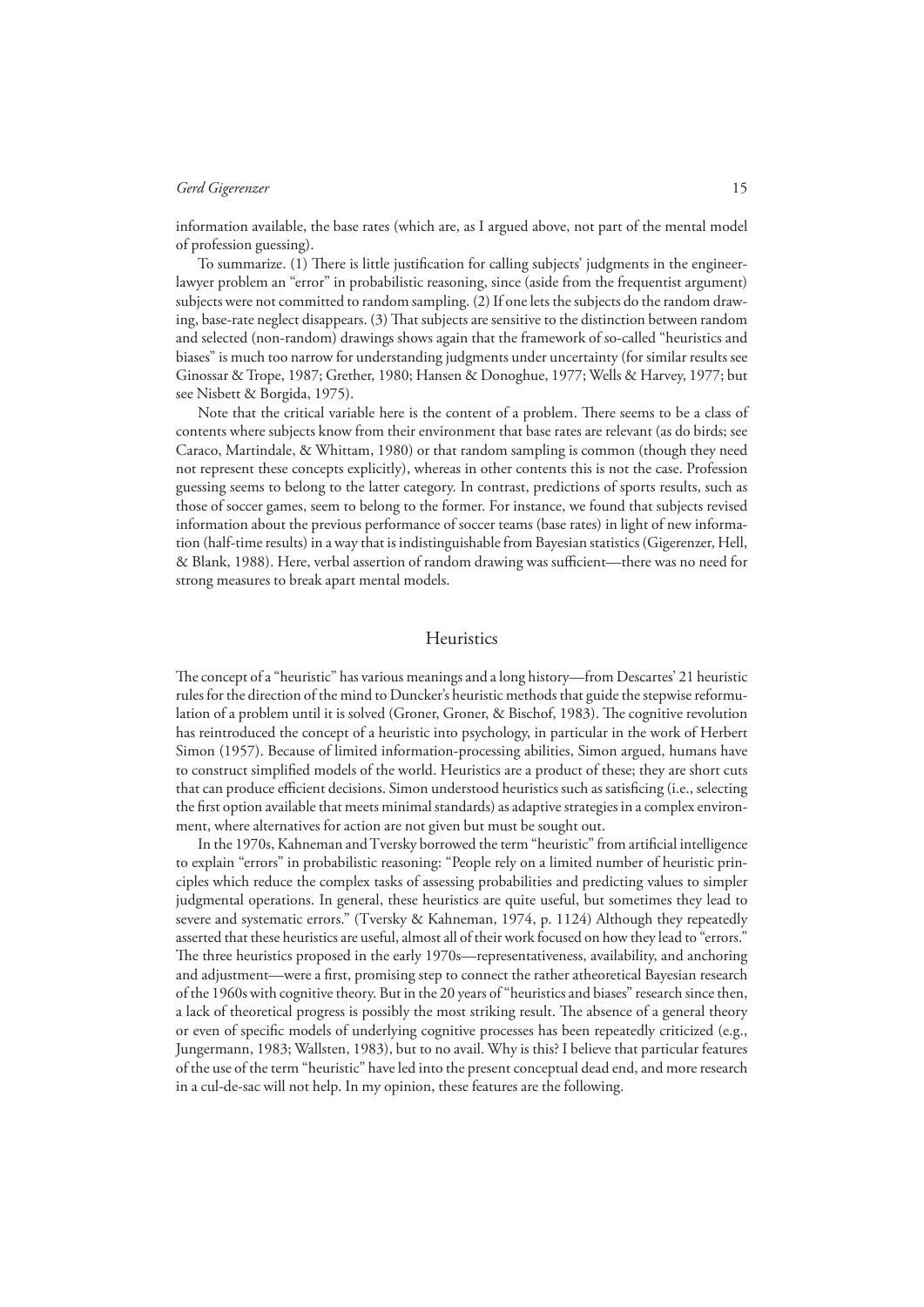# **The Function of Heuristics**

In artificial intelligence research one hopes that heuristics can make computers smart; in the "heuristics and biases" program one hopes that heuristics can tell why humans are not smart. The fundamental problem with the latter is that most "errors" in probabilistic reasoning that one wants to explain by heuristics are in fact not errors, as I have argued above. Thus, heuristics are meant to explain what does not exist. Rather than explaining a *deviation* between human judgment and allegedly "correct" probabilistic reasoning, future research has to get rid of simplistic norms that evaluate human judgment instead of explaining it.

Simon, and earlier Egon Brunswik, has emphasized that cognitive functions are adaptations to a given environment, and that we have to study the structure of environments in order to infer the constraints they impose on reasoning. Heuristics such as representativeness have little to say about how the mind adapts to the structure of a given environment.

# *Redescription as a Substitute for Th eorizing*

Several of the explanations using heuristics are hardly more than redescriptions of the phenomena reported. Take, for instance, the explanation of base-rate neglect in the engineer-lawyer problem (and similar base-rate problems) by the representativeness heuristic. Representativeness here means the perceived similarity between a personality description and the subject's stereotype of an engineer. In the vocabulary of Bayes' theorem, this similarity is a likelihood: that is, the probability of a description given that the person is an engineer. Now we can see that Bayes' theorem, in particular its concepts of base rates (prior probabilities) and likelihoods, provides the vocabulary for both the phenomenon and its purported explanation. The phenomenon is neglect of base rates and use of likelihoods. The "explanation" is that subjects use representativeness (likelihoods) and do not use base rates. What is called a representativeness heuristic here is nothing more than a redescription of the phenomenon (Gigerenzer & Murray, 1987, pp. 153–155).

# **Heuristics are Largely Undefined Concepts**

Representativeness means similarity. Although there are numerous specific models of similarity (including Tversky, 1977), the relationship between the representativeness heuristic and these models has never been worked out. Fiedler (1983), for instance, has analyzed the theoretical weakness of explaining estimated frequencies of events by the availability heuristic. All three heuristics, similarity, availability, and anchoring and adjustment, are largely undefined concepts and can *post hoc* be used to explain almost everything. After all, what is similar to what (representativeness), what comes into your mind (availability), and what comes first (anchoring) have long been known to be important principles of the mind.

# *More Undefined Concepts, Less Theory*

Instead of giving up the program of explaining *deviations* of human judgment from simplistic norms by means of redescription and largely undefined heuristics, the last 15 years have witnessed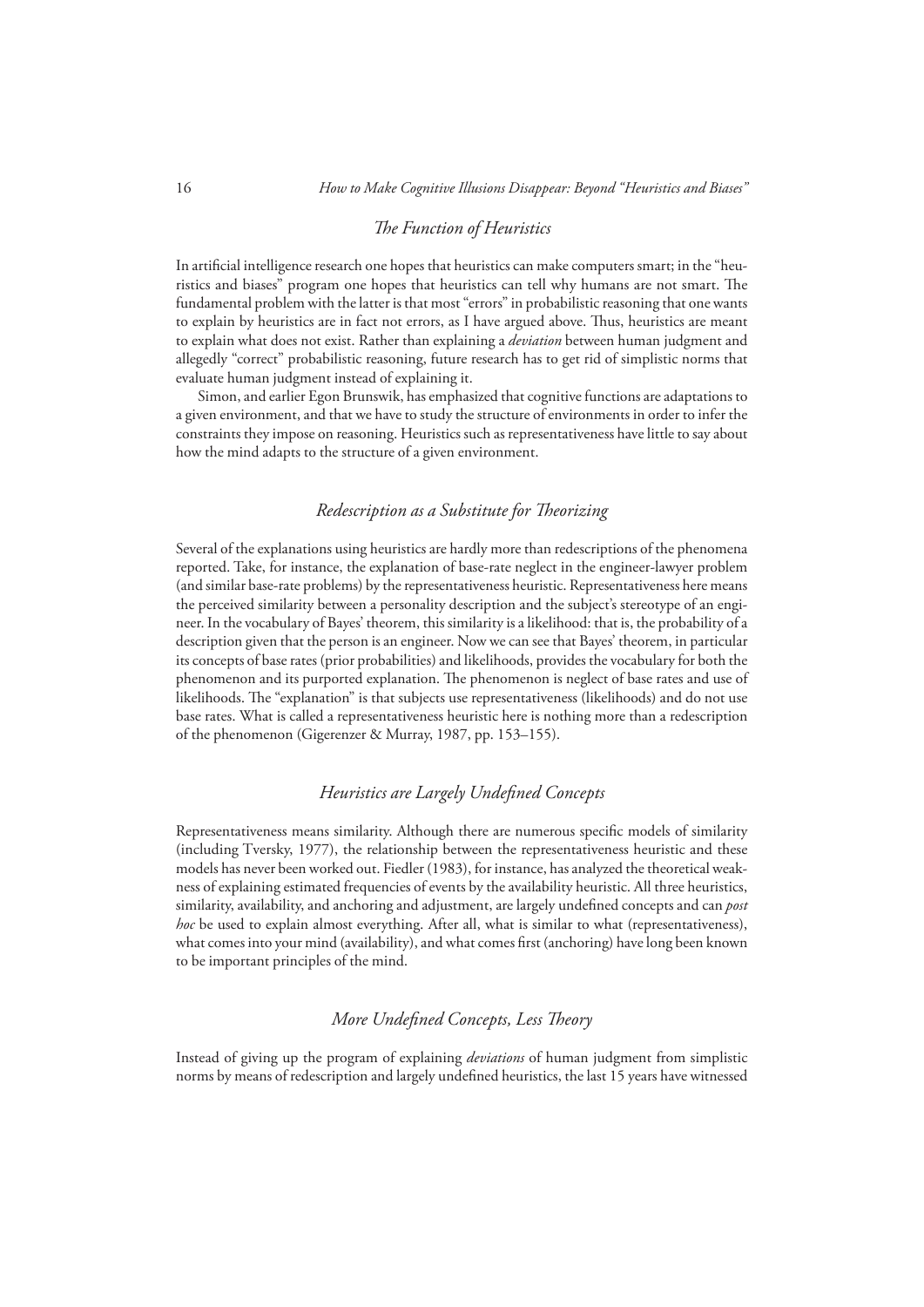the effort to keep that program going and to add further undefined concepts such as "causal base rates" and "vividness" to account for contradictory results (see Gigerenzer & Murray, 1987, pp. 157–162). Heuristics such as representativeness are by now riddled with exceptions, but all this tinkering has not given us much purchase in understanding judgment under uncertainty.

### Beyond Heuristics and Biases

I have argued that what have been widely accepted to be the "normative principles of statistical prediction" (e.g., Ajzen, 1977, p. 304), against which human judgment has been evaluated as "fallacious," are a caricature of the present state of probability theory and statistics. I have shown that several so-called fallacies are in fact not violations of probability theory. Conceptual distinctions routinely used by probabilists and statisticians were just as routinely ignored in the normative claims of "fallacies." Most strikingly, in the experimental research reviewed, "fallacies" and "cognitive illusions" tend to disappear if we pay attention to these fundamental distinctions. I am certainly not the first to criticize the notion of "robust fallacies." The only novelty in my research is that the variables that bring "cognitive illusions" under experimental control are those important from the viewpoint of probability and statistics (as opposed to, say, whether subjects were given more or less "vivid" or "causally relevant" information).

Together, these results point to several ways to develop an understanding of judgment under uncertainty that goes beyond the narrow notion of a "bias" and the largely undefined notion of a "heuristic."

# *Use Different Statistical Models as Competing Explanatory Models*

The existence of different statistical models of inference is a rich resource for developing theories about intuitive inference. This resource has been rarely touched, possibly because of the misleading normative view that statistics speaks with one voice.

For instance, despite the quantity of empirical data that have been gathered on Tversky and Kahneman's cab problem, the lack of a theory of the cognitive processes involved in solving it is possibly the most striking result. Tversky and Kahneman claimed that the cab problem has one "correct answer" (1980, p. 62). They attempted to explain the extent to which people's judgments deviated from that "norm" by largely undefined terms such as "causal base rates" (for an analysis of the "causal base rate" concept see Gigerenzer & Murray, 1987, pp. 157–162). But statistics gives several interesting answers to the cab problem, rather than just one "correct" answer (e.g., Birnbaum, 1983; Levi, 1983). If progress is to be made, and people's cognitive processes are to be understood, one should no longer try to explain the *difference* between people's judgments and Tversky and Kahneman's "normative" Bayesian calculations. People's *judgments* have to be explained. Statistical theories can provide highly interesting models of these judgments. The only theoretically rich account of the cognitive processes involved in solving the cab problem (or similar "eyewitness testimony" problems) was in fact derived from a frequentist framework: Birnbaum (1983) combined Neyman-Pearson theory with psychological models of judgments such as range-frequency theory.

Future research should use competing statistical theories as competing explanatory models, rather than pretending that statistics speaks with one voice (see also Cohen, 1982; Wallendael & Hastie, 1990).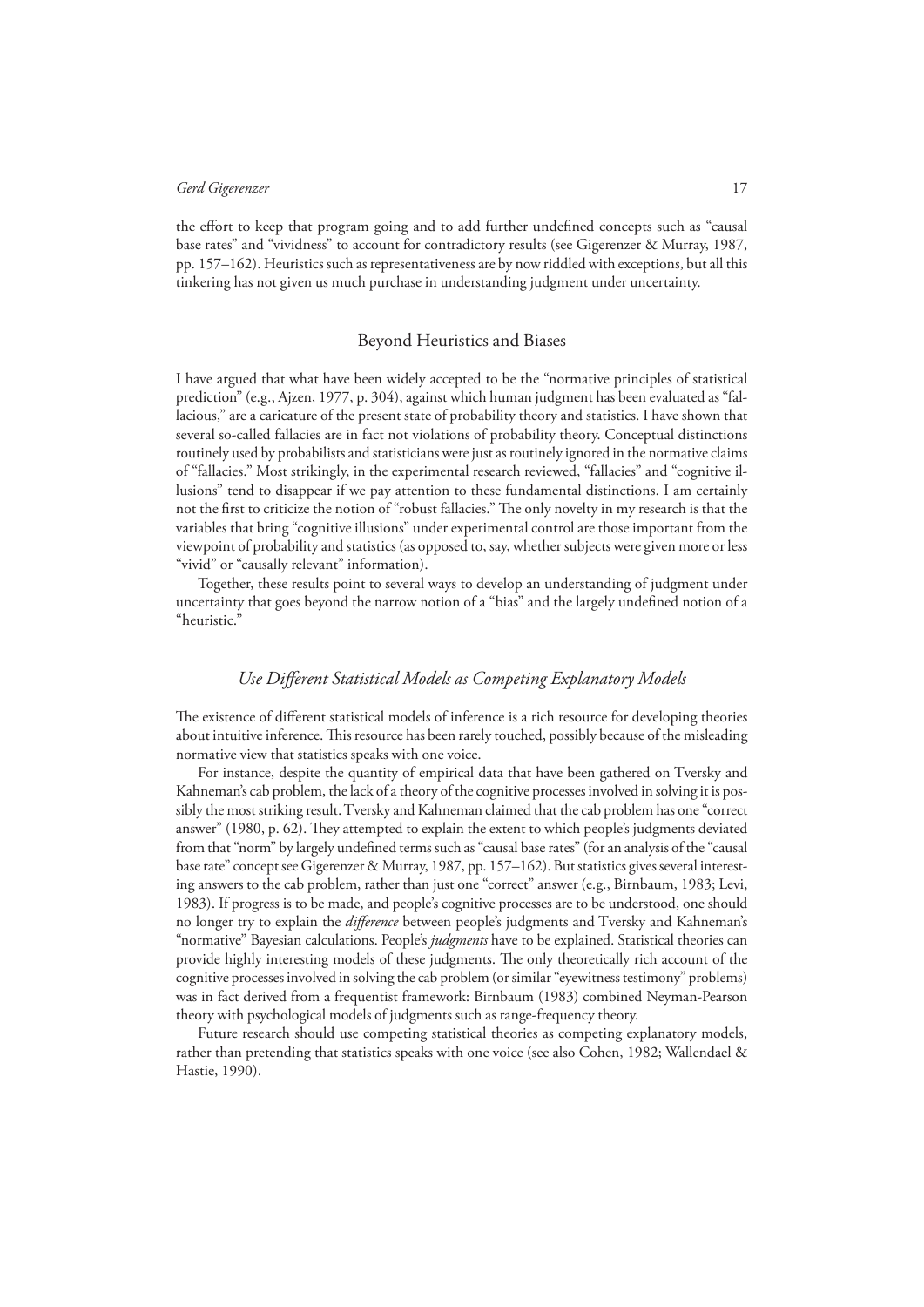# *Explore the Metaphor of the Mind as a Frequentist*

I reported earlier the striking effect of subjects judging frequencies rather than probabilities for single events. These results suggest that the mind distinguishes between frequencies and other meanings of probability, just as a statistician of the frequentist school does. Since "cognitive illusions" tend to disappear in frequency judgments, it is tempting to think of the intuitive statistics of the mind as frequentist statistics.

Processing of frequencies seems to be fairly automatic, like encoding of time and space (e.g., Hasher & Zacks, 1979)—whereas probabilities are in evolutionary terms recent tools of the mind that seem to be processed less automatically. Egon Brunswik based his view of man as intuitive statistician on the frequentist philosophy of Hans Reichenbach (Leary, 1987), and the theory of probabilistic mental models (Gigerenzer, Hoffrage, & Kleinbölting, in press) seems to be the first frequentist theory of confidence judgments that integrates Brunswik's frequency-learning view with the notion of mental models.

# *Probabilistic Mental Models*

The theory of probabilistic mental models (PMM theory) deals with situations where a person has no certain knowledge. Consider the general knowledge problem: "Which city has more inhabitants? (a) Heidelberg, (b) Bonn." Assume you do not know the correct answer, but you are not completely ignorant and do have some knowledge about cities in Germany. PMM theory assumes that the problem is solved by constructing an inferential frame, called a PMM. A PMM is a generalization of the particular problem, and consists of a reference class of objects and a network of probability cues. For example, in order to solve the Heidelberg-Bonn problem, the two objects, Heidelberg and Bonn, are generalized to a reference class such as "all cities in Germany," and the target variable, the number of inhabitants, is generalized to a network of probability cues. Examples for probability cues are whether one city (but not the other) has a team in the German soccer *Bundesliga* (large cities are more likely to have a team play there) or whether one city (but not the other) is a state capital (state capitals tend to be larger than other cities). A probability cue is defined on a reference class (e.g., all cities in Germany with more than 100,000 inhabitants), and its validity depends on the reference class (e.g., in the reference class mentioned, the soccer cue has a cue validity of over 0.90: i.e., in more than 90% of all cases in which one city has a team but the other has not, the city with a team in the *Bundesliga* has more inhabitants).

Thus PMM theory holds that in order to solve a particular problem, first a PMM is constructed, which consists of a reference class and a list of probability cues. Probability cues are hierarchically ordered according to their (subjective) cue validities. Secondly, the list is scanned for a probability cue that can be *activated.* For instance, for the Heidelberg-Bonn problem, the soccer cue cannot be activated, since neither of the cities has a team in the *Bundesliga.* Nor can the state capital cue. An example for a cue that can be activated is the capital cue, since Bonn is a capital and Heidelberg is not. The capital cue has, however, in the reference class of German cities (above) only a small cue validity, since Bonn is not exactly Paris or London. Thirdly, once a cue is found that can be activated for the problem under consideration, the judgment is made accordingly (e.g., Bonn is chosen as the larger city) and the subject's confidence in this particular judgment is determined by the cue validity of the activated cue. Since cue validities are learned frequencies of co-occurrences, PMM theory explains single-event confidences by a frequentist model.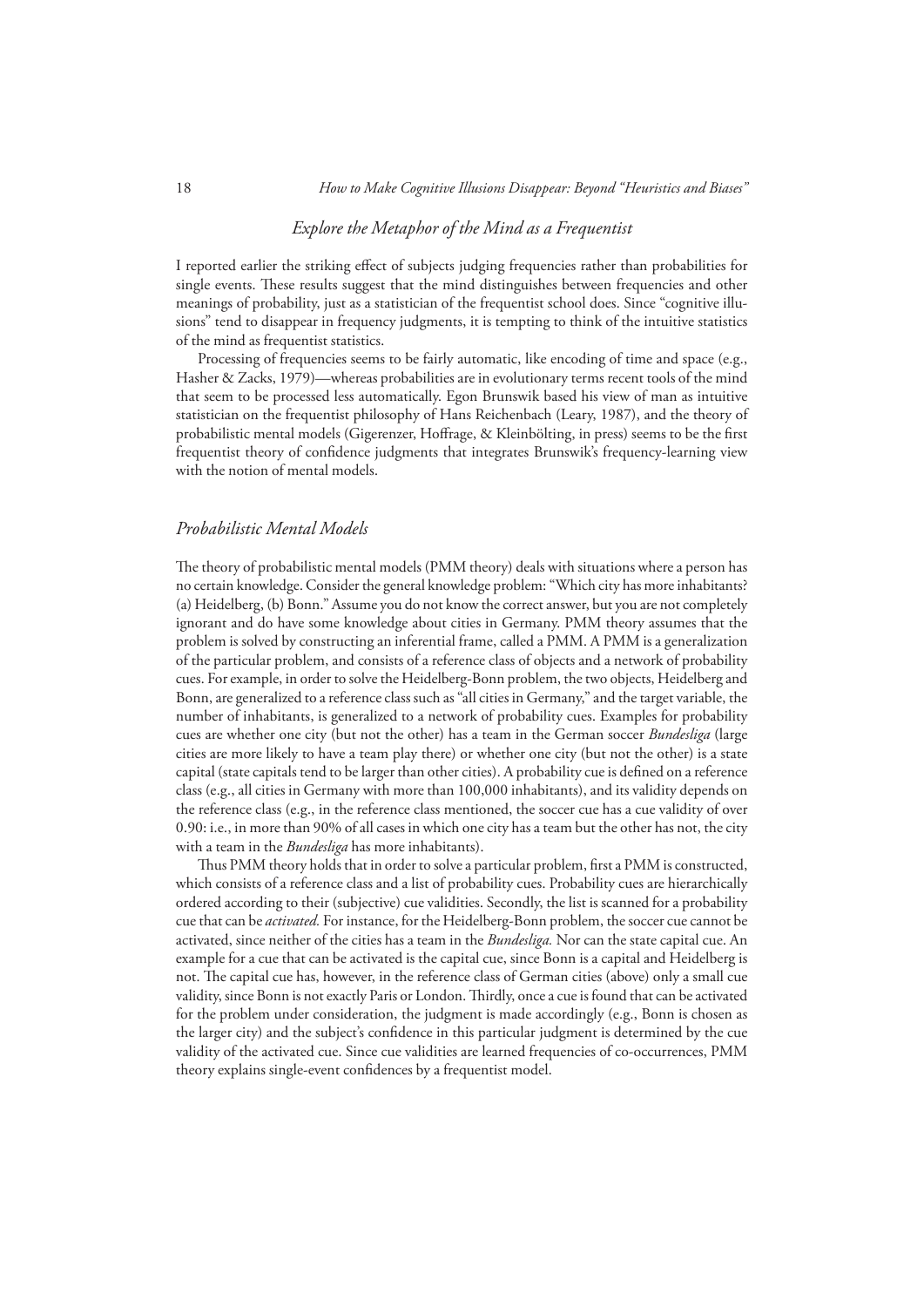Why then are frequency judgments different from single-case judgments? Consider the frequency task "How many out of the last 50 general knowledge questions did you get right?". According to PMM theory, subjects again construct a mental model to arrive at a reasonable guess. But this PMM is different; it consists of a different reference class and a different list of probability cues. The target variable is now "number of correct answers" instead of "number of inhabitants," and soccer cues and the like no longer help. Rather, base rates of earlier performances in similar test situations may serve as probability cues and similar testing situations may serve as a reference class. PMMs for single-event and frequency judgments are psychologically different. This difference can be exploited to derive several counterintuitive predictions, for example how to make the same person, and with the same kind of general knowledge questions, appear overconfident, well calibrated, and underconfident—all at the same time (Gigerenzer et al., in press). PMM theory can be used to simulate cognitive processes such as choices and confidences with a computer program.

The general theoretical point is that both single-case and frequency judgments are explained by learned frequencies (the probability cues), albeit by frequencies that relate to different reference classes and different networks of cues—in short, to different mental models.

# *Intuitive Statisticians Need to Check the Structure of the Environment*

Good judgment under uncertainty is more than mechanically applying a formula, such as Bayes' theorem, to a real-world problem. The intuitive statistician, like his professional counterpart, must first check the structure of the environment (or of a problem) in order to decide whether to apply a statistical algorithm at all, and if so, which (see Gigerenzer & Murray, 1987, pp. 162–174). There is no good (applied) probabilistic reasoning that ignores the structure of the environment and mechanically uses only *one* (usually mathematically convenient) algorithm. I will illustrate this point with a thought experiment by Nisbett and Ross (1980, p. 15), which I have shortened and slightly changed here (in respects unimportant to my argument).

(i) You wish to buy a new car. Today you must choose between two alternatives: to purchase either a Volvo or a Saab. You use only one criterion for that choice, the car's life expectancy. You have information from *Consumer Reports* that in a sample of several hundred cars the Volvo has the better record. Just yesterday a neighbor told you that his new Volvo broke down. Which car do you buy?

Nisbett and Ross comment that after the neighbor's information "the number of Volvo-owners has increased from several hundred to several hundred and one" and that the Volvo's record "perhaps should be changed by an iota" (p. 15). The moral of their thought experiment is that good probabilistic reasoning is applying an algorithm (here, updating of base rates) to the world. There is some truth to their message of resisting the temptation of the vivid and personal, but that is only half the story. Good intuitive statistics is more than calm calculation; first and foremost, the structure of the environment has to be examined. I will now vary the content of Nisbett and Ross' thought experiment to make the point intuitively immediate. Here is the same problem, but with a different content (Gigerenzer, 1990):

(ii) You live in a jungle. Today you must choose between two alternatives: to let your child swim in the river, or to let it climb trees instead. You use only one criterion for that choice, your child's life expectancy. You have information that in the last 100 years there was only one accident in the river, in which a child was eaten by a crocodile, whereas a dozen children have been killed by falling from trees. Just yesterday your neighbor told you that her child was eaten by a crocodile. Where do you send your child?

If good probabilistic reasoning means applying the same algorithm again and again, the neighbor's testimony should make no difference. The base rates would be updated by the testimony from one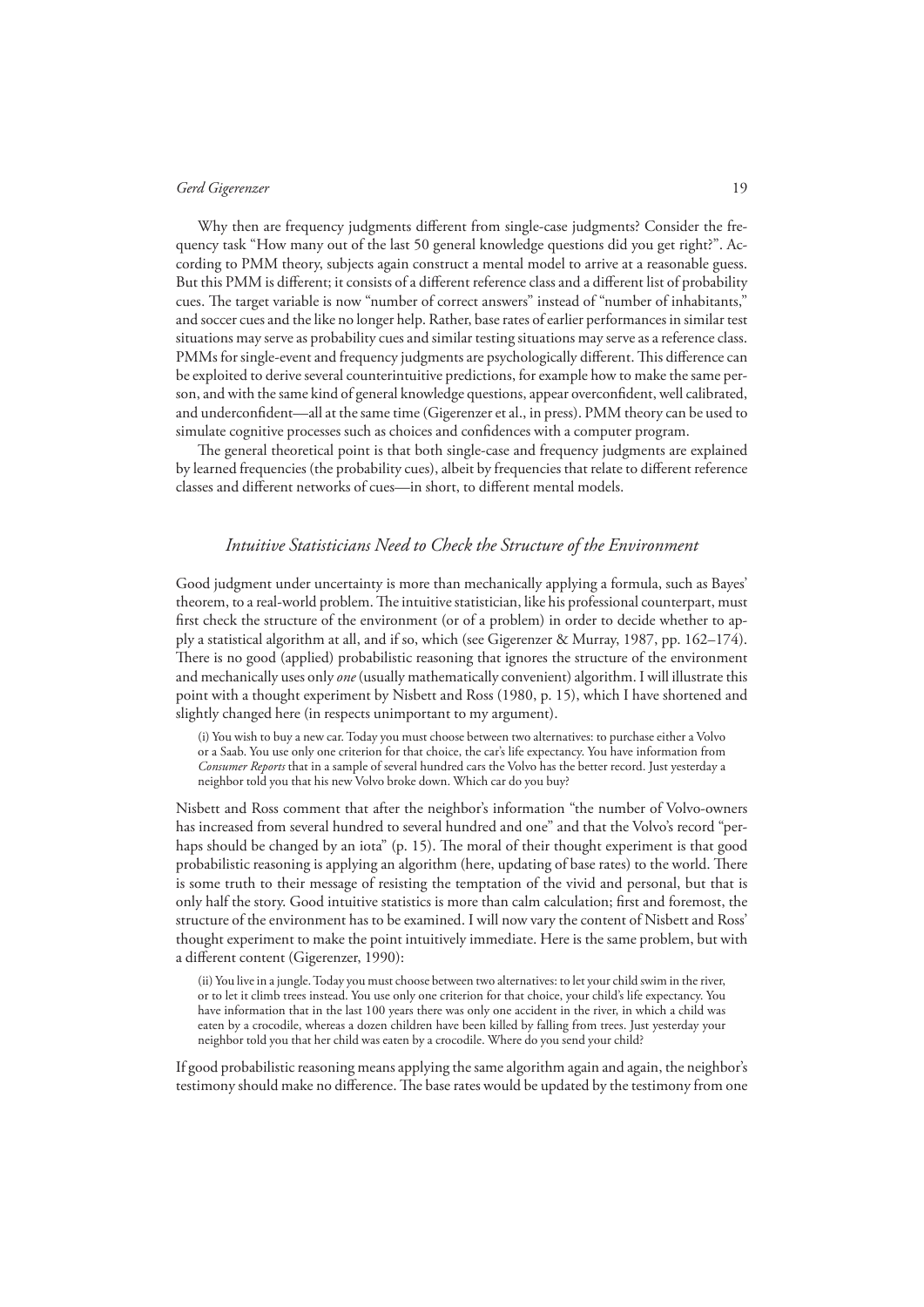to two cases in 100 years, and by this reasoning one would send the child into the river. The mind of a parent, however, might use the new information to *reject* the updating algorithm instead of *inserting* the new information into the algorithm. A parent may suspect that the small river world has changed—crocodiles may now inhabit the river.

Why do we have different intuitions for the Volvo and the crocodile problem? In the Volvo problem, the prospective buyer may assume that the Volvo world is stable, and that the important event (good or bad Volvo) can be considered as an independent random drawing from the same reference class. In the crocodile problem, the parents may assume that the river world has changed, and that the important event (being eaten or not) can no longer be considered as an independent random drawing from the same reference class. Updating "old" base rates may be fatal for the child.

The question whether some part of the world is stable enough to use statistics has been posed by probabilists and statisticians since the inception of probability theory in the mid-seventeenth century—and the answers have varied and will vary, as is well documented by the history of insurance (Daston, 1987). Like the underwriter, the layperson has to check structural assumptions before entering into calculations. For instance, the following structural assumptions are all relevant for the successful application of Bayes' theorem: independence of successive drawings, random sampling, an exhaustive and mutually exclusive set of hypotheses, and independence between prior probabilities and likelihoods.

How can the intuitive statistician judge whether these assumptions hold? One possibility is that the mind generalizes the specific content to a broader mental model that uses implicit domaindependent knowledge about these structural assumptions. If so, then the *content* of problems is of central importance for understanding judgment—it embodies implicit knowledge about the structure of an environment.

# *The Surplus Structure of the Environment*

Analyzing the environment (problem) using structural properties of a given statistical model is one way to understand its structure. But natural environments often have *surplus* structure, that is, a structure that goes beyond prior probabilities and likelihoods (the Bayesian structure) or entailment and contradiction (the structure of binary propositional logic). Surplus structure includes space and time (Björkman, 1984), cheating options, perspective, and social contracts (Cosmides, 1989), among others. Surplus structure is the reason that the notion of "structural isomorphs" has only limited value.

The idea of studying inductive reasoning using structural isomorphs (i.e., use a particular statistical model or formal principle and construct problems that all have the same formal structure but different contents) is implicit in heuristics and biases research; it postulates that if two problems have different contents, but the same *formal* structure (say, Bayesian probability-revision structure), then judgments should be the *same.* But the structure of natural environments is usually richer than what Bayes' rule has to offer, and two structural isomorphs may differ on relevant surplus structure. If we understand reasoning as an adaptation to the environment, then it should be sensitive to surplus structure.

One way to deal with this is to devise theories that combine statistical theory and psychological principles—just as the most distinguished statisticians of this century, R. A. Fisher, J. Neyman, and E. S. Pearson, emphasized that good statistical reasoning always consists of mathematics *and* personal judgment. Birnbaum (1983) gave several examples of how the Neyman-Pearson theory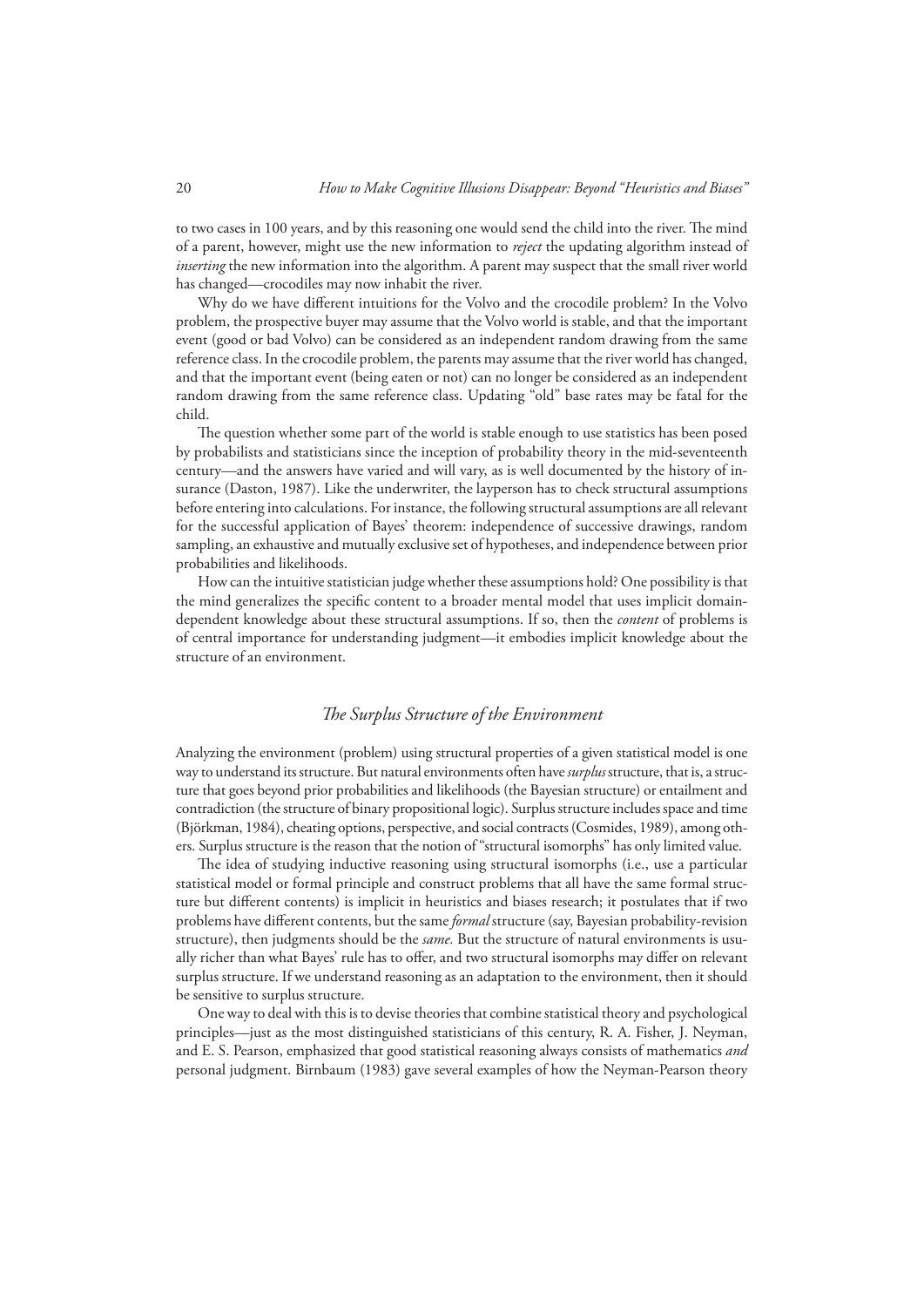can be combined with psychological principles to give a theoretically rich account of intuitive inference. Developing such integrated models is a challenging task for future research on judgments under uncertainty.

# **The Social Context of Judgment and Decision**

Judgment under uncertainty occurs in a social environment in which there are other "players" who make a person's response more or less rational. Here is an anecdote to illustrate this point.

A small town in Wales has a village idiot. He once was offered the choice between a pound and a shilling, and he took the shilling. People came from everywhere to witness this phenomenon. They repeatedly offered him a choice between a pound and a shilling. He always took the shilling.

Seen as a single choice (and by all monotone utility functions), this choice would seem irrational. Seen in its social context, where a particular choice increases the probability of getting to choose again, this behavior looks different.

The following are several aspects of the social context of judgment and decision that have been explored recently. First, human judgment seems to be domain-specific rather than guided by some general mental logic. In particular, reasoning about social contracts seems to have its own laws. The striking changes of judgment depending on people's perspective and cheating options in a social contract were shown by Cosmides (1989) and Gigerenzer and Hug (1991). Secondly, the role of conversational principles in social interactions, such as that subjects assume the experimenter's contribution will be cooperative (Adler, 1984; Grice, 1975), has sometimes been acknowledged by, but never been integrated into, the judgment under uncertainty literature. Thirdly, humans share knowledge and decisions, and sharing imposes constraints on information processing and judgment as postulated by shareability theory (Freyd, 1983). Fourthly, research on group decision-making and judgments negotiated by two or more people is still largely disconnected from "individualistic" social cognition research (see Scholz, 1983).

# Conclusion

A key metaphor for understanding inductive reasoning is probability theory. Since its origins in the mid-seventeenth century, and throughout the Enlightenment, probability theory was viewed as a mathematical codification of rationality (Daston, 1988; Hacking, 1975). In Pierre Laplace's famous phrase: Probability theory is "only good sense reduced to calculus" (1814/1951, p. 196). When there was a striking discrepancy between the judgment of reasonable men and what probability theory dictated—as with the famous St Petersburg paradox—then the mathematicians went back to the blackboard and changed the equations (Daston, 1980).

Those good old days have gone, although the eighteenth-century link between probability and rationality is back in vogue in cognitive and social psychology. If, in studies on social cognition, researchers find a discrepancy between human judgment and what probability theory seems to dictate, the blame is now put on the human mind, not on the statistical model. But the normative yardstick used in the heuristics and biases program is still similar to that of the eighteenth century; developments made in nineteenth- and twentieth-century statistics—such as the emergence of the frequentist point of view (Porter, 1986) or of non-additive models of probability—went unnoticed when researchers identified "fallacies" and "errors" in probabilistic reasoning.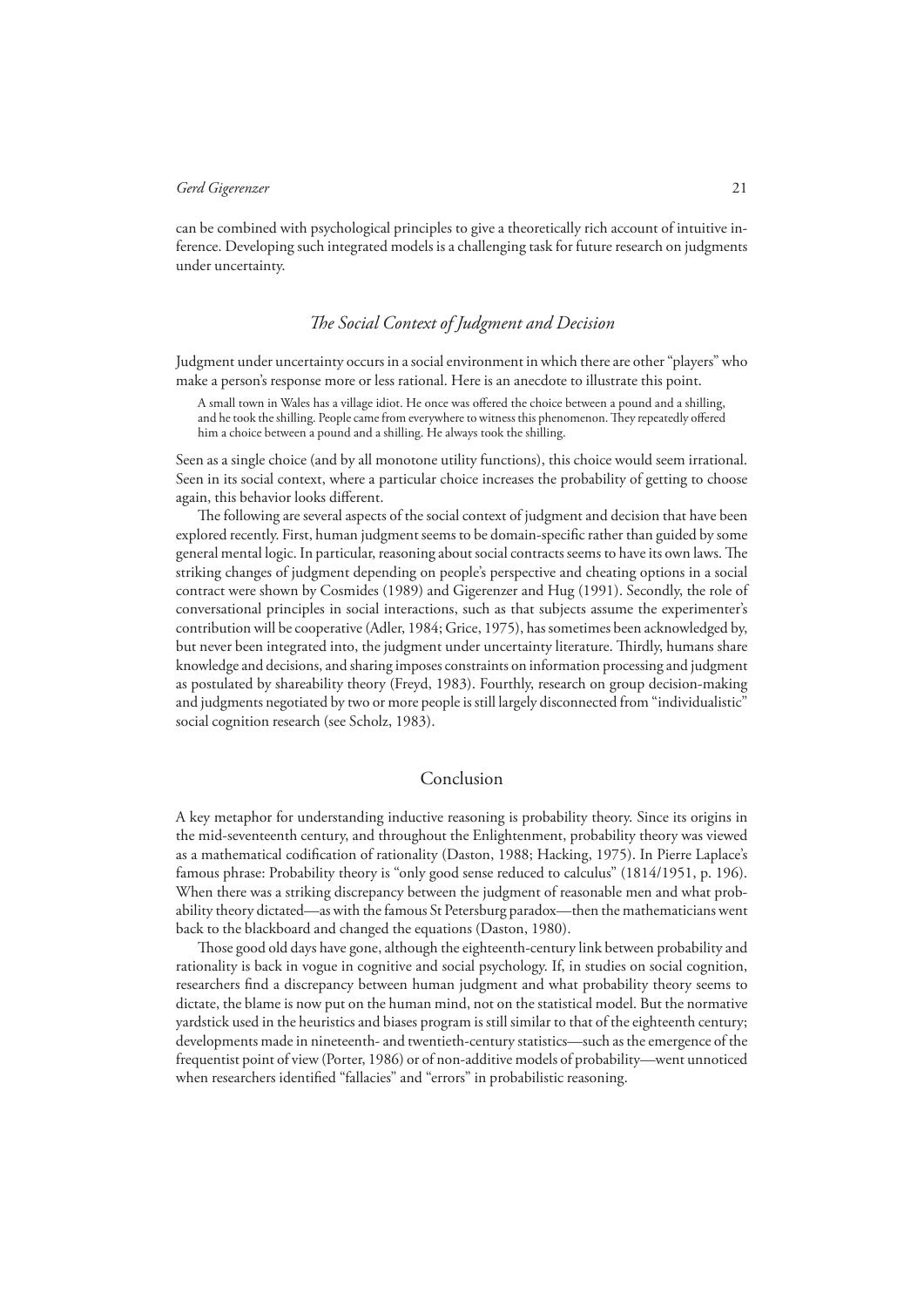I have used classical demonstrations of overconfidence bias, conjunction fallacy, and base-rate neglect to show that what have been called "errors" in probabilistic reasoning are in fact *not* violations of probability theory. They only look so from a narrow understanding of good probabilistic reasoning that ignores conceptual distinctions fundamental to probability and statistics. These so-called cognitive illusions disappear when one pays attention to these conceptual distinctions. The intuitive statistician seems to be highly sensitive to them—a result unexpected from the view of people as "cognitive misers" relying on a few general heuristics due to their limited informationprocessing abilities.

I do not mean that people carry around the collected works of Kolmogorov, Fisher, and Neyman in their heads, and merely need to have their memories jogged, like the slave in Plato's *Meno.* But this does not imply that people carry around a few general heuristics either. To move toward a theoretically deeper understanding of judgment under uncertainty we must first abandon the narrow concept of a "bias" and the program of explaining "biases" by largely undefined "heuristics." Then we may find out what kind of statistician the intuitive statistician is. My guess is, a frequentist.

### Acknowledgments

This chapter is an extended version of three talks given at Stanford University and the University of California, Berkeley, in Spring 1990. It was written while I was a Fellow at the Center for Advanced Study in the Behavioral Sciences, Stanford, California. I am grateful for financial support provided by the Spencer Foundation and the Deutsche Forschungsgemeinschaft (DFG 170/2–1). I would like to thank Leda Cosmides, Lorraine Daston, Miles Hewstone, Jonathan Koehler, Kathleen Much, Wolfgang Stroebe, and John Tooby for helpful comments and Brendan Maher for the village idiot story.

### References

Adler, J. E. (1984). Abstraction is uncooperative. *Journal for the Theory of Social Behavior*, 14, 165-181.

- Ajzen, I. (1977). Intuitive theories of events and the effects of base-rate information on prediction. *Journal of Personality and Social Psychology, 35,* 303–314.
- Arkes, H. R. (1981). Impediments to accurate clinical judgment and possible ways to minimize their impact. *Journal of Consulting and Clinical Psychology, 49,* 323–330.
- Bar-Hillel, M. (1980). The base-rate fallacy in probability judgments. Acta Psychologica, 44, 211-233.
- Barnard, G. A. (1979). Discussion of the paper by Professors Lindley and Tversky and Dr Brown. *Journal of the Royal Statistical Society (A), 142,* 171–172.

Bazerman, M. H. (1990). *Judgment in managerial decision making.* New York: Wiley.

- Birnbaum, M. H. (1983). Base rates in Bayesian inference: Signal detection analysis of the cab problem. *American Journal of Psychology, 96,* 85–94.
- Björkman, M. (1984). Decision making, risk taking and psychological time: Review of empirical findings and psychological theory. *Scandinavian Journal of Psychology, 25,* 31–49.
- Borgida, E., & Brekke, N. (1981). The base rate fallacy in attribution and prediction. In J. H. Harvey, W. Ickes, & R. F. Kidd (Eds.), *New directions in attribution research* (Vol. 3, pp. 63–95). Hillsdale, NJ: Erlbaum.

Caraco, T., Martindale, S., & Whittam, T. S. (1980). An empirical demonstration of risk-sensitive foraging preferences. *Animal Behavior, 28,* 820–830.

Casscells, W., Schoenberger, A., & Grayboys, T. (1978). Interpretation by physicians of clinical laboratory results. *New England Journal of Medicine, 299,* 999–1000.

Cohen, L. J. (1982). Are people programmed to commit fallacies? Further thoughts about the interpretation of experimental data on probability judgment. *Journal of the Theory of Social Behavior*, 12, 251–274.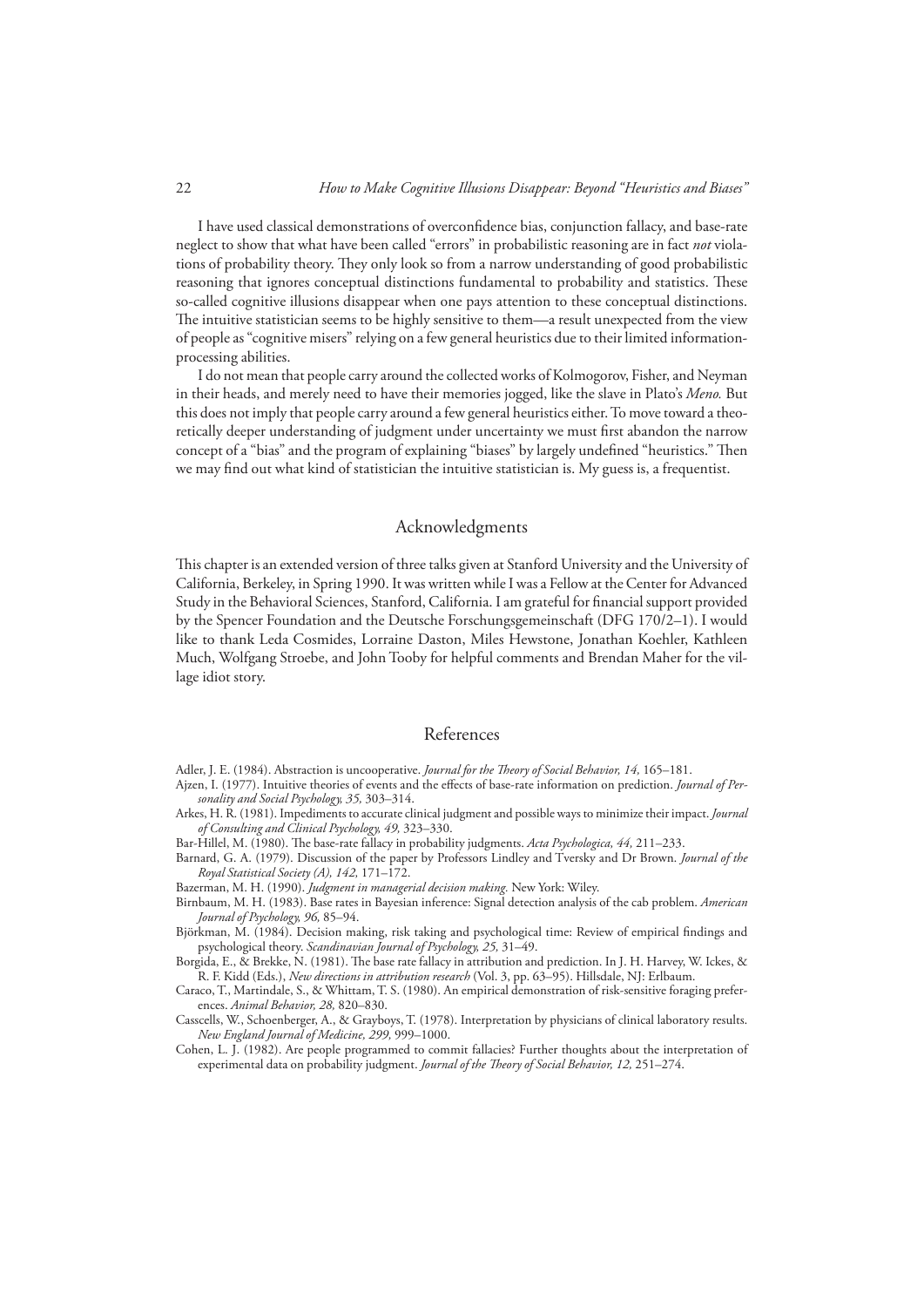- Cosmides, L. (1989). The logic of social exchange: Has natural selection shaped how humans reason? Studies with the Wason selection task. *Cognition, 31,* 187–276.
- Cosmides, L., & Tooby, J. (1990, August 17). *Is the mind a frequentist?* Paper presented at the Second Annual Meeting of the Human Behavior and Evolution Society, Los Angeles, CA.
- Daston, L. (1980). Probabilistic expectation and rationality in classical probability theory. *Historia Mathematica, 7,* 234–260.
- Daston, L. (1987). The domestication of risk: Mathematical probability and insurance 1650–1830. In L. Krüger, L. Daston, & M. Heidelberger (Eds.), *The probabilistic revolution: Vol. 1. Ideas in history* (pp. 237-260). Cambridge, MA: MIT Press.
- Daston, L. (1988). *Classical probability in the Enlightenment.* Princeton, NJ: Princeton University Press.
- Edwards, W. (1968). Conservatism in human information processing. In B. Kleinmuntz (Ed.), *Formal representation of human judgment* (pp. 17–52). New York: Wiley.
- Edwards, W., & von Winterfeldt, D. (1986). On cognitive illusions and their implications. In H. R. Arkes & K. R. Hammond (Eds.), *Judgment and decision making* (pp. 642–679). Cambridge, UK: Cambridge University Press.
- Fiedler, K. (1983). On the testability of the availability heuristic. In R. W. Scholz (Ed.), *Decision making under uncertainty* (pp. 109–119). Amsterdam: North-Holland.
- Fiedler, K. (1988). The dependence of the conjunction fallacy on subtle linguistic factors. *Psychological Research*, *50,* 123–129.

de Finetti, B. (1989). Probabilism. *Erkenntnis, 31,* 169–223. (Original work published 1931)

Fischhoff , B. (1982). Debiasing. In D. Kahneman, P. Slovic, & A. Tversky (Eds.), *Judgment under uncertainty: Heuristics and biases* (pp. 422–444). Cambridge, UK: Cambridge University Press.

Frey, B. S. (1990). Entscheidungsanomalien: Die Sicht der Ökonomie. *Psychologische Rundschau, 41,* 67–83.

- Freyd, J. J. (1983). Shareability: The social psychology of epistemology. *Cognitive Science*, 7, 191-210.
- Gergen, K. (1973). Social psychology as history. *Journal of Personality and Social Psychology, 26,* 309–320.
- Gigerenzer, G. (1990). Strong AI and the problem of "second order" algorithms. *Behavioral and Brain Sciences, 13,* 663–664.
- Gigerenzer, G. (1991). From tools to theories: A heuristic of discovery in cognitive psychology. *Psychological Review, 98* (2).

Gigerenzer, G. (in press). On cognitive illusions and nationality. In E. Eels & T. Manuszewski (Eds.), *Reasoning and rationality: Essays in honour of L. J. Cohen.* Amsterdam: Radop.

Gigerenzer, G., Hell, W., & Blank, H. (1988). Presentation and content: The use of base rates as a continuous variable. *Journal of Experimental Psychology: Human Perception and Performance, 14,* 513–525.

- Gigerenzer, G., & Hug, K. (1991). *Reasoning about social contracts: Cheating and perspective change.* Manuscript submitted for publication.
- Gigerenzer, G., Hoffrage, U., & Kleinbölting, H. (in press). Probabilistic mental models: A Brunswikian theory of confidence. Psychological Review.

Gigerenzer, G., & Murray, D. J. (1987). *Cognition as intuitive statistics.* Hillsdale, NJ: Erlbaum.

- Gigerenzer, G., Swijtink, Z., Porter, T., Daston, L., Beatty, J., & Krüger, L. (1989). *The empire of chance: How probability changed science and everyday life.* Cambridge, UK: Cambridge University Press.
- Ginossar, Z., & Trope, Y. (1980). The effects of base rates and individuating information on judgments about another person. *Journal of Experimental Social Psychology, 16,* 228–242.
- Ginossar, Z., & Trope, Y. (1987). Problem solving in judgment under uncertainty. *Journal of Personality and Social Psychology, 52,* 464–474.
- Graumann, C. F. (1988). Der Kognitivismus in der Sozialpsychologie. Die Kehrseite der "Wende". *Psychologische Rundschau, 39,* 83–90.

Gregory, R. L. (1974). *Concepts and mechanism of perception.* New York: Scribner.

- Grether, D. M. (1980). Bayes rule as a descriptive model: The representativeness heuristic. *The Quarterly Journal of Economics, 95,* 537–557.
- Grice, H. P. (1975). Logic and conversation. In D. Davidson & G. Harman (Eds.), *The logic of grammar*. Encino, CA: Dickenson.
- Groner, M., Groner, R., & Bischof, W. F. (1983). Approaches to heuristics: A historical review. In R. Groner, M. Groner, & W. F. Bischof (Eds.), *Methods of heuristics* (pp. 1–18). Hillsdale, NJ: Erlbaum.
- Hacking, I. (1965). *Logic of statistical inference.* Cambridge, UK: Cambridge University Press.

Hacking, I. (1975). *The emergence of probability*. Cambridge, UK: Cambridge University Press.

- Hansen, R. D., & Donoghue, J. M. (1977). The power of consensus: Information derived from one's own and others' behavior. *Journal of Personality and Social Psychology, 35,* 294–302.
- Hasher, L., & Zacks, R. T. (1979). Automatic and effortful processes in memory. *Journal of Experimental Psychology*: *General, 108,* 356–388.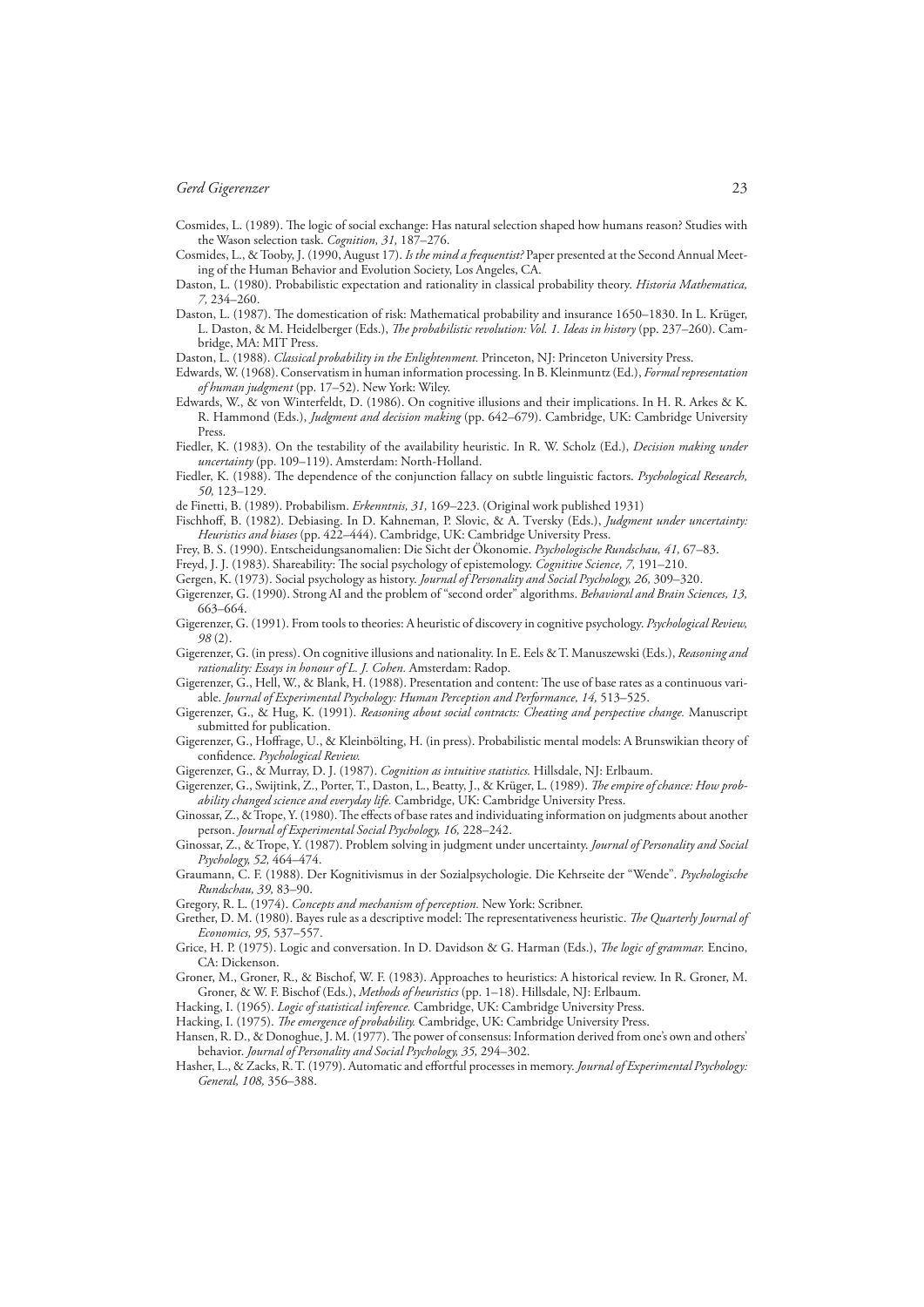Hofstätter, P. R. (1939). Über die Schätzung von Gruppeneigenschaften. *Zeitschrift für Psychologie, 145,* 1–44.

Holland, J. H., Holyoak, K. J., Nisbett, R. E., & Thagard, P. R. (1986). *Induction: Processes of inference, learning and discovery.* Cambridge, MA: MIT Press.

Johnson-Laird, P. N. (1983). *Mental models.* Cambridge, MA: Harvard University Press.

Jungermann, H. (1983). The two camps on rationality. In R. W. Scholz (Ed.), *Decision making under uncertainty* (pp. 63–86). Amsterdam: North-Holland.

Kahneman, D., Slovic, P., & Tversky, A. (Eds.). (1982). *Judgment under uncertainty: Heuristics and biases.* Cambridge, UK: Cambridge University Press.

Kahneman, D., & Tversky, A. (1973). On the psychology of prediction. *Psychological Review, 80,* 237–251.

Kahneman, D., & Tversky, A. (1982). On the study of statistical intuitions. In D. Kahneman, P. Slovic, & A. Tversky (Eds.), *Judgment under uncertainty: Heuristics and biases* (pp. 493–508). Cambridge, UK: Cambridge University Press.

Kelley, H. H. (1967). Attribution theory in social psychology. In D. Levine (Ed.), *Nebraska symposium on motivation*  (Vol. 15). Lincoln: University of Nebraska Press.

Kelley, H. H., & Michaela, I. L. (1980). Attribution theory and research. *Annual Review of Psychology, 31,* 457– 501.

Koriat, A., Lichtenstein, S., & Fischhoff, B. (1980). Reasons for confidence. *Journal of Experimental Psychology*: *Human Learning and Memory, 6,* 107–118.

Krüger, L., Daston, L., & Heidelberger, M. (Eds.). (1987). *The probabilistic revolution: Vol. I. Ideas in history.* Cambridge, MA: MIT Press.

Krüger, L., Gigerenzer, G., & Morgan, M. S. (Eds.). (1987). *The probabilistic revolution: Vol. II. Ideas in the sciences.* Cambridge, MA: MIT Press.

Landman, J., & Manis, M. (1983). Social cognition: Some historical and theoretical perspectives. *Advances in Experimental Social Psychology, 16,* 49–123.

Laplace, P. S. (1951). *A philosophical essay on probabilities.* New York: Dover. (Original work published 1814)

Leary, D. E. (1987). From act psychology to probabilistic functionalism: The place of Egon Brunswik in the history of psychology. In M. S. Ash & W. R. Woodward (Eds.), *Psychology in twentieth-century thought and society*  (pp. 115–142). Cambridge, UK: Cambridge University Press.

Levi, I. (1983). Who commits the base rate fallacy? *Behavioral and Brain Sciences, 6,* 502–506.

Lichtenstein, S., Fischhoff, B., & Phillips, L. D. (1982). Calibration of probabilities: The state of the art to 1980. In D. Kahneman, P. Slovic, & A. Tversky (Eds.), *Judgment under uncertainty: Heuristics and biases* (pp. 306–334). Cambridge, UK: Cambridge University Press.

May, R. S. (1987). *Realismus von subjektiven Wahrscheinlichkeiten.* Frankfurt a.M.: Lang.

von Mises, R. (1957). *Probability, statistics, and truth.* London: Allen and Unwin. (Original work published 1928)

Newcombe, R. D., & Rutter, D. R. (1982). Ten reasons why ANOVA theory and research fail to explain attribution processes: 1. Conceptual problems. *Current Psychological Reviews, 2,* 95–108.

Nisbett, R. E., & Borgida, E. (1975). Attribution and the psychology of prediction. *Journal of Personality and Social Psychology, 32,* 932–943.

Nisbett, R. E., & Ross, L. (1980). *Human inference: Strategies and shortcomings of social judgment*. Englewood Cliffs, NJ: Prentice-Hall.

Peirce, C. S., & Jastrow, J. (1884). On small differences of sensation. *Memoirs of the National Academy of Sciences*, *3,* 75–83.

Piaget, J. (1930). *The child's conception of causality*. London: Kegan Paul.

Pollard, P., & Evans, J. St B. T. (1983). The role of "representativeness" in statistical inference: A critical appraisal. In J. St B. T. Evans (Ed.), *Th inking and reasoning: Psychological approaches* (pp. 107–134). London: Routledge and Kegan Paul.

Porter, T. (1986). *The rise of statistical thinking, 1820–1900*. Princeton, NJ: Princeton University Press.

Saks, M., & Kidd, R. F. (1980). Human information processing and adjudication: Trial by heuristics. *Law and Society Review, 15,* 123–160.

Scholz, R. W. (Ed.). (1983). *Decision making under uncertainty.* Amsterdam: North-Holland.

Shafer, G. (1976). *A mathematical theory of evidence.* Princeton, NJ: Princeton University Press.

Shanteau, J. (1989). Cognitive heuristics and biases in behavioral auditing: Review, comments and observations. *Accounting, Organizations and Society, 14,* 165–177.

Sherman, S. J., Judd, C. M., & Park, B. (1989). Social cognition. *Annual Review of Psychology, 40,* 281–326.

Simon, H. A. (1957). *Models of man: Social and rational.* New York: Wiley.

Spettell, C. M., & Lieben, R. M. (1986). Training for safety in automated person-machine systems. *American Psychologist, 41,* 545–550.

Strack, F. (1988). Social cognition: Sozialpsychologie innerhalb des Paradigmas der Informationsverarbeitung. *Psychologische Rundschau, 39,* 72–82.